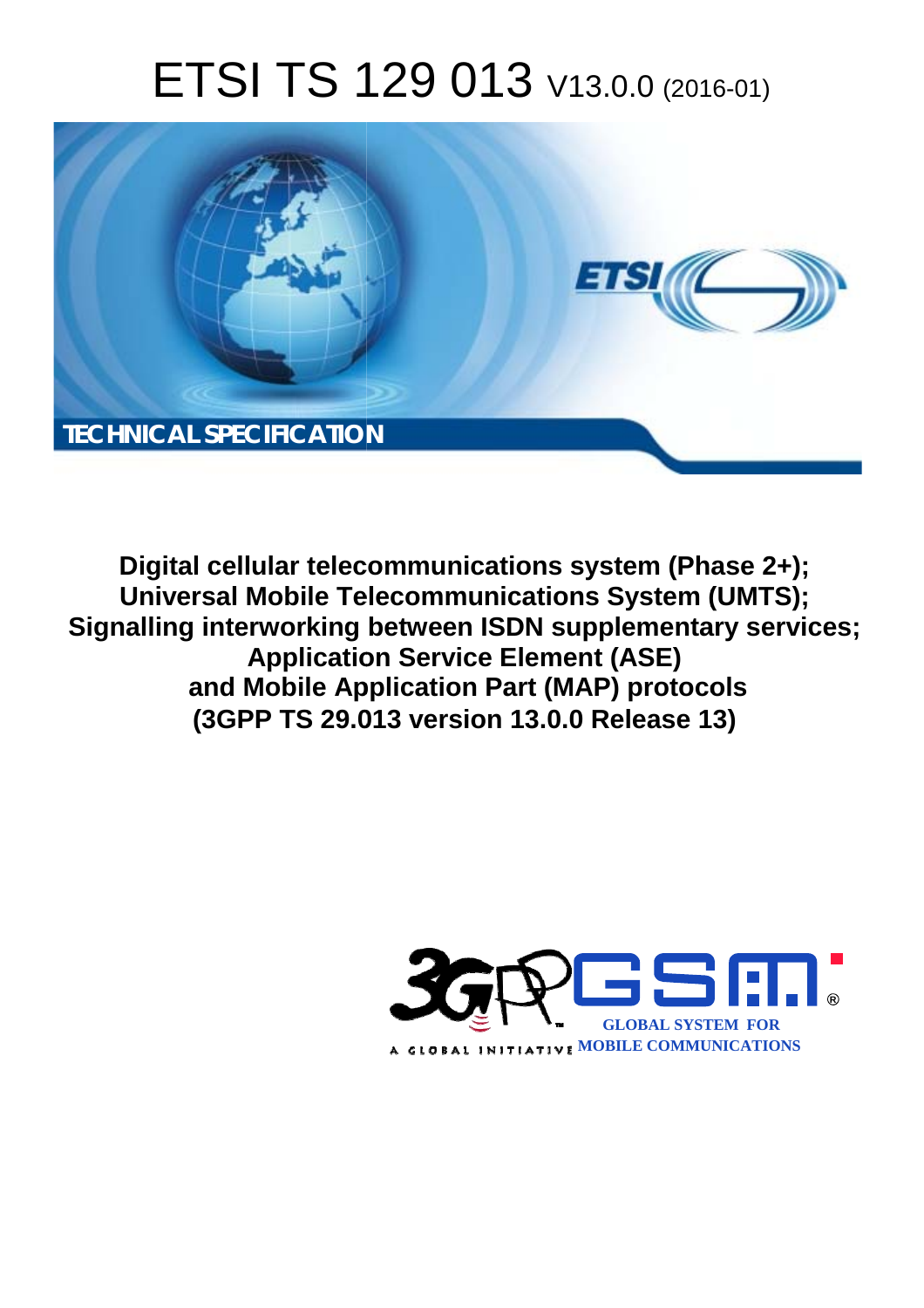Reference RTS/TSGC-0429013vd00

> Keywords GSM,UMTS

#### *ETSI*

#### 650 Route des Lucioles F-06921 Sophia Antipolis Cedex - FRANCE

Tel.: +33 4 92 94 42 00 Fax: +33 4 93 65 47 16

Siret N° 348 623 562 00017 - NAF 742 C Association à but non lucratif enregistrée à la Sous-Préfecture de Grasse (06) N° 7803/88

#### *Important notice*

The present document can be downloaded from: <http://www.etsi.org/standards-search>

The present document may be made available in electronic versions and/or in print. The content of any electronic and/or print versions of the present document shall not be modified without the prior written authorization of ETSI. In case of any existing or perceived difference in contents between such versions and/or in print, the only prevailing document is the print of the Portable Document Format (PDF) version kept on a specific network drive within ETSI Secretariat.

Users of the present document should be aware that the document may be subject to revision or change of status. Information on the current status of this and other ETSI documents is available at <http://portal.etsi.org/tb/status/status.asp>

If you find errors in the present document, please send your comment to one of the following services: <https://portal.etsi.org/People/CommiteeSupportStaff.aspx>

#### *Copyright Notification*

No part may be reproduced or utilized in any form or by any means, electronic or mechanical, including photocopying and microfilm except as authorized by written permission of ETSI.

The content of the PDF version shall not be modified without the written authorization of ETSI. The copyright and the foregoing restriction extend to reproduction in all media.

> © European Telecommunications Standards Institute 2016. All rights reserved.

**DECT**TM, **PLUGTESTS**TM, **UMTS**TM and the ETSI logo are Trade Marks of ETSI registered for the benefit of its Members. **3GPP**TM and **LTE**™ are Trade Marks of ETSI registered for the benefit of its Members and of the 3GPP Organizational Partners.

**GSM**® and the GSM logo are Trade Marks registered and owned by the GSM Association.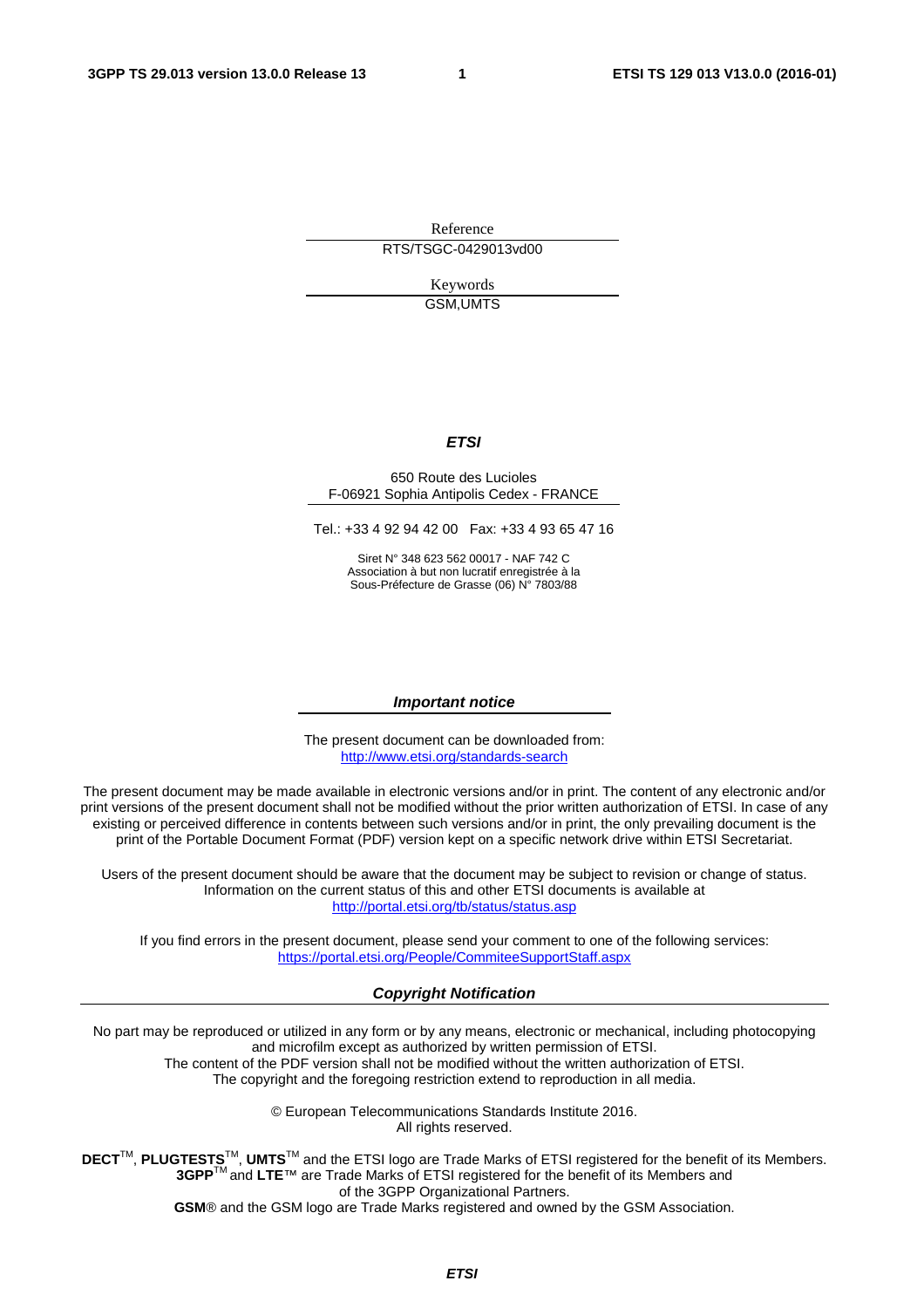## Intellectual Property Rights

IPRs essential or potentially essential to the present document may have been declared to ETSI. The information pertaining to these essential IPRs, if any, is publicly available for **ETSI members and non-members**, and can be found in ETSI SR 000 314: *"Intellectual Property Rights (IPRs); Essential, or potentially Essential, IPRs notified to ETSI in respect of ETSI standards"*, which is available from the ETSI Secretariat. Latest updates are available on the ETSI Web server ([https://ipr.etsi.org/\)](https://ipr.etsi.org/).

Pursuant to the ETSI IPR Policy, no investigation, including IPR searches, has been carried out by ETSI. No guarantee can be given as to the existence of other IPRs not referenced in ETSI SR 000 314 (or the updates on the ETSI Web server) which are, or may be, or may become, essential to the present document.

## Foreword

This Technical Specification (TS) has been produced by ETSI 3rd Generation Partnership Project (3GPP).

The present document may refer to technical specifications or reports using their 3GPP identities, UMTS identities or GSM identities. These should be interpreted as being references to the corresponding ETSI deliverables.

The cross reference between GSM, UMTS, 3GPP and ETSI identities can be found under [http://webapp.etsi.org/key/queryform.asp.](http://webapp.etsi.org/key/queryform.asp)

## Modal verbs terminology

In the present document "**shall**", "**shall not**", "**should**", "**should not**", "**may**", "**need not**", "**will**", "**will not**", "**can**" and "**cannot**" are to be interpreted as described in clause 3.2 of the [ETSI Drafting Rules](http://portal.etsi.org/Help/editHelp!/Howtostart/ETSIDraftingRules.aspx) (Verbal forms for the expression of provisions).

"**must**" and "**must not**" are **NOT** allowed in ETSI deliverables except when used in direct citation.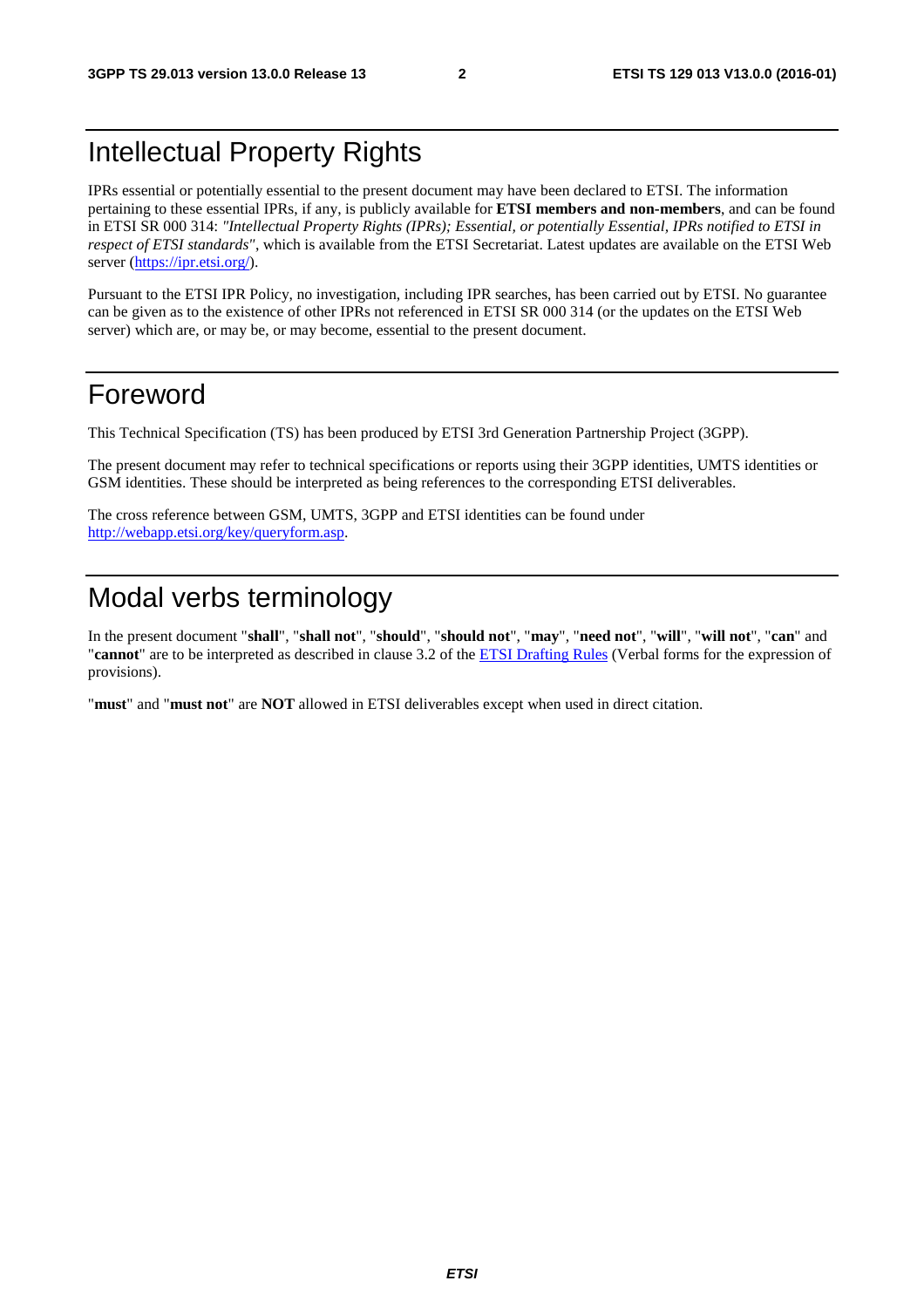$\mathbf{3}$ 

## Contents

| $\perp$                |  |  |  |
|------------------------|--|--|--|
| 2                      |  |  |  |
| 3                      |  |  |  |
| 3.1<br>3.2             |  |  |  |
| 4                      |  |  |  |
| 4.1                    |  |  |  |
| 4.2                    |  |  |  |
| 4.3                    |  |  |  |
| 4.4                    |  |  |  |
| 4.4.1                  |  |  |  |
| 4.4.2                  |  |  |  |
| 5                      |  |  |  |
| 5.1                    |  |  |  |
| 5.1.1                  |  |  |  |
| 5.2                    |  |  |  |
| 5.3                    |  |  |  |
| 6                      |  |  |  |
| 6.1                    |  |  |  |
| 6.1.1                  |  |  |  |
| 6.2                    |  |  |  |
| 6.2.1                  |  |  |  |
| 6.2.2                  |  |  |  |
| 6.2.3                  |  |  |  |
| 6.2.4                  |  |  |  |
| 6.3                    |  |  |  |
| 6.3.1                  |  |  |  |
| 6.3.2                  |  |  |  |
| 6.3.3                  |  |  |  |
| 6.3.4                  |  |  |  |
| 7                      |  |  |  |
| 7.1                    |  |  |  |
| 7.2                    |  |  |  |
| 7.2.1                  |  |  |  |
| 7.2.2                  |  |  |  |
| 7.3                    |  |  |  |
| 7.3.1                  |  |  |  |
| 7.4                    |  |  |  |
| 7.4.1                  |  |  |  |
| 7.4.2                  |  |  |  |
|                        |  |  |  |
| Annex A (informative): |  |  |  |
|                        |  |  |  |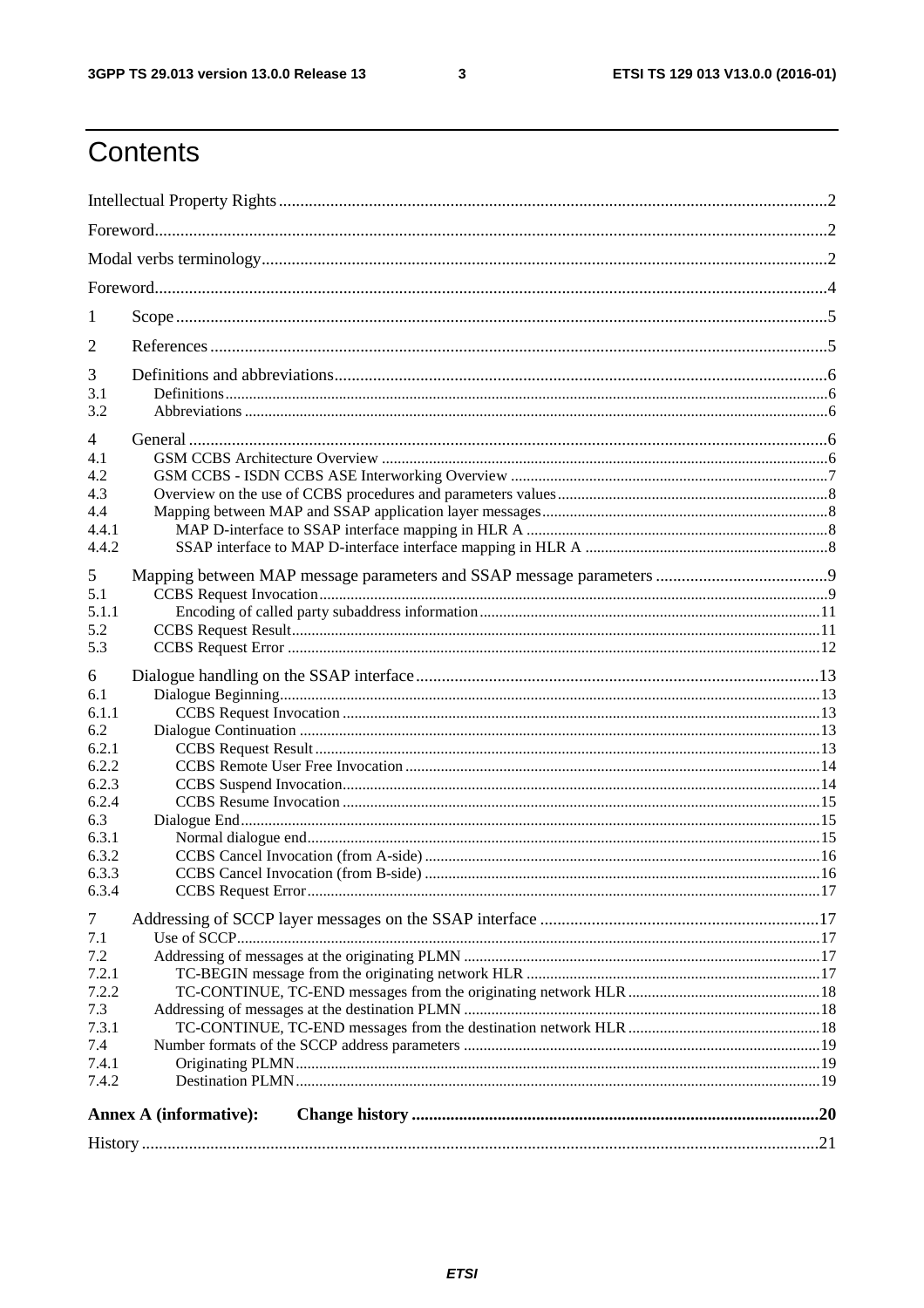## Foreword

This Technical Specification has been produced by the 3GPP.

This TS provides a detailed specification for interworking between the ISDN Supplementary Services ASE protocol and the Mobile Application Part (MAP) D interface protocol for handling of supplementary services within the 3GPP system.

The contents of the present document are subject to continuing work within the TSG and may change following formal TSG approval. Should the TSG modify the contents of this TS, it will be re-released by the TSG with an identifying change of release date and an increase in version number as follows:

Version 3.y.z

where:

- x the first digit:
	- 1 presented to TSG for information;
	- 2 presented to TSG for approval;
	- 3 Indicates TSG approved document under change control.
- y the second digit is incremented for all changes of substance, i.e. technical enhancements, corrections, updates, etc.
- z the third digit is incremented when editorial only changes have been incorporated in the specification;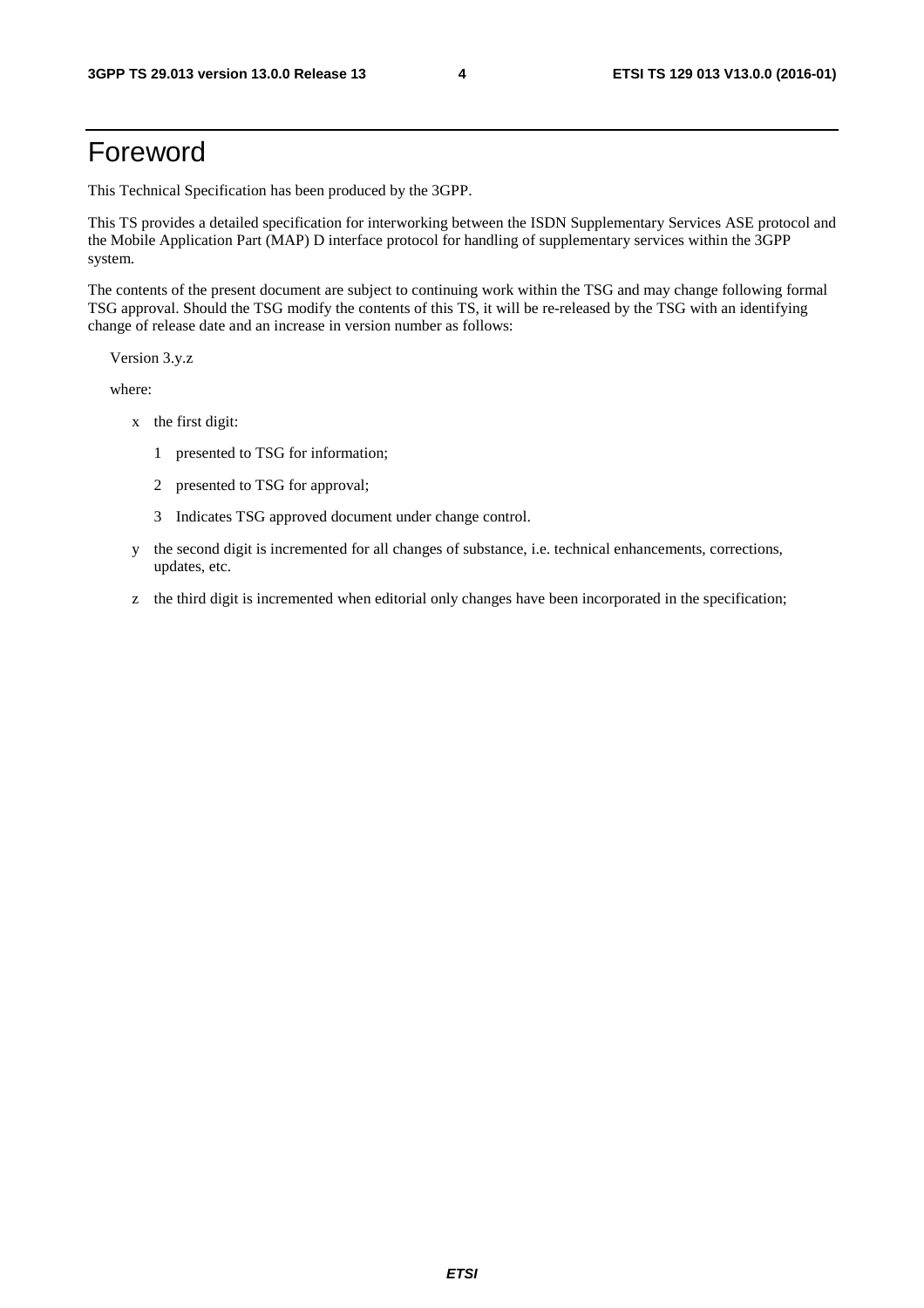## 1 Scope

The scope of the present document is to provide a specification for interworking between the ISDN Application Service Element (ASE) protocol for supplementary services and the Mobile Application Part (MAP) protocol on MAP Dinterface protocol for handling of supplementary services within the digital cellular telecommunications system (Phase 2+). This version of the specification includes the interworking for the Call Completion to Busy Subscriber (CCBS) service between the ISDN CCBS-ASE and MAP.

The MAP protocol for CCBS service is specified in GSM 09.02. The ISDN CCBS-ASE protocol is specified in ETS 300 356-18. The ISDN CCBS-ASE protocol is also commonly referred to as the SSAP protocol in GSM 03.93. This specification clarifies the interworking within the HLR between these protocols for the Call Completion to Busy Subscriber (CCBS) service.

Clause 4 describes the mapping between MAP application layer messages and SSAP application layer messages.

Clause 5 describes the mapping between MAP message parameters and SSAP message parameters.

Clause 6 describes the dialogue handling on the SSAP interface.

Clause 7 describes the SCCP layer addressing for messages on the SSAP interface.

## 2 References

The following documents contain provisions which, through reference in this text, constitute provisions of the present document.

- References are either specific (identified by date of publication, edition number, version number, etc.) or non-specific.
- For a specific reference, subsequent revisions do not apply.
- For a non-specific reference, the latest version applies.
- [1] GSM 01.04: "Digital cellular telecommunications system (Phase 2+); Abbreviations and acronyms".
- [2] GSM 02.93: "Digital cellular telecommunications system (Phase 2+); Completion of calls to busy subscriber (CCBS) supplementary services - Stage 1".
- [3] GSM 03.93: "Digital cellular telecommunications system (Phase 2+); Technical Realisation of Completion of Calls to Busy Subscriber (CCBS); Stage 2'.
- [4] GSM 04.80: "Digital cellular telecommunications system (Phase 2+); Mobile radio interface layer 3 supplementary services specification Formats and coding".
- [5] GSM 04.93: "Digital cellular telecommunications system (Phase 2+); Technical Realisation of Completion of Calls to Busy Subscriber (CCBS); Stage 3'.
- [6] GSM 09.02 "Digital cellular telecommunications system (Phase 2+); Mobile Application Part (MAP) specification".
- [7] GSM 09.07 : "Digital cellular telecommunications system (Phase 2+); General requirements on interworking between the Public Land Mobile Network (PLMN) and the Integrated Services Digital Network (ISDN) or Public Switched Telephone Network (PSTN)".
- [8] ETS 300 102-1 (1990): "Integrated Services Digital Network (ISDN); User-network interface layer 3 specifications for basic call control".
- [9] ETS 300 356-18: 'ISDN User Part (ISUP) version 2 for the international interface: Part 18: Completion of Calls to Busy Subscriber (CCBS) supplementary service".
- [10] ETS 300 358: 'Integrated Services Digital Network (ISDN); Completion of Calls to Busy Subscriber (CCBS) supplementary service; Functional capabilities and information flows".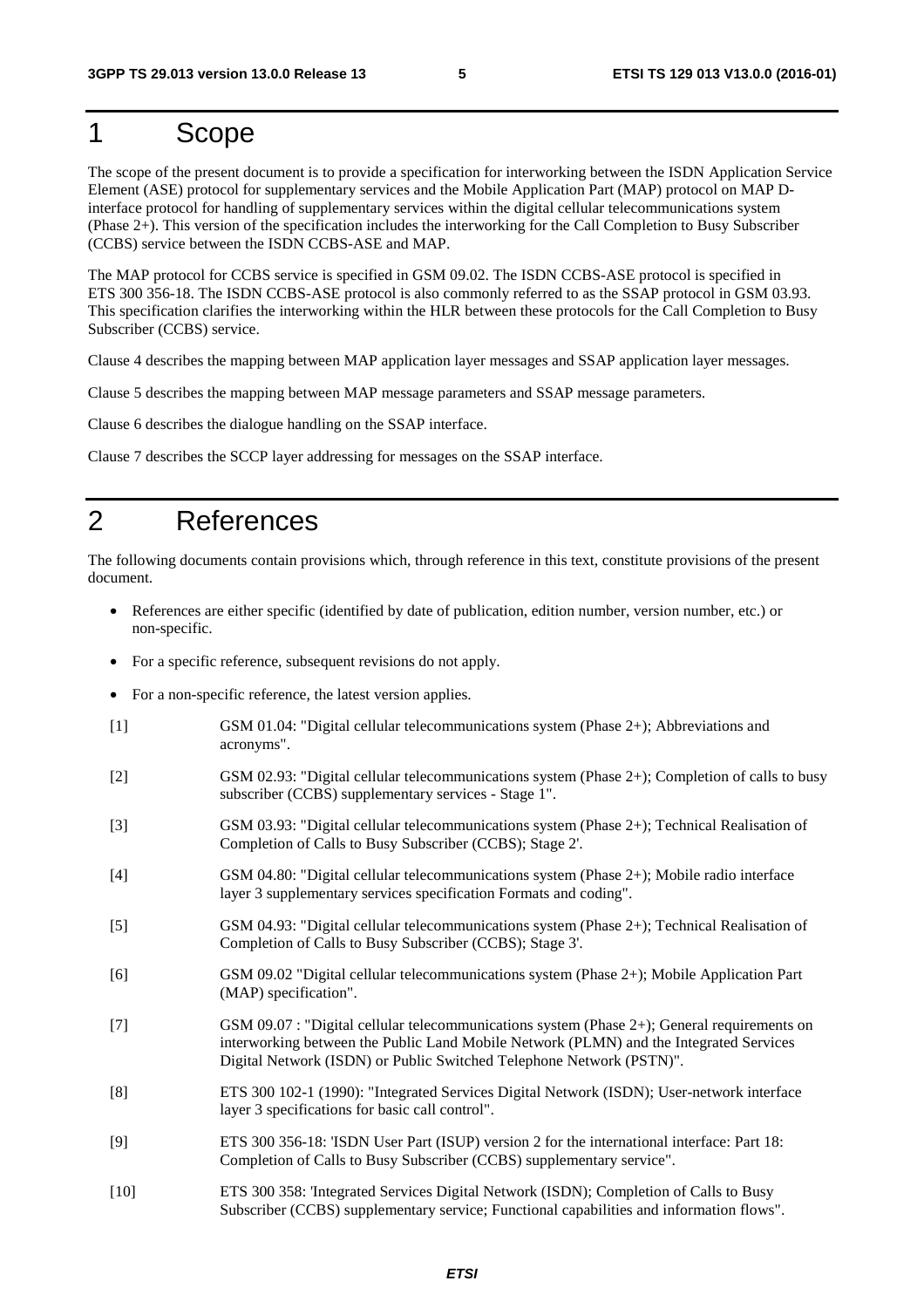## 3 Definitions and abbreviations

## 3.1 Definitions

For the purposes of this specification, the following definitions apply:

**SSAP**: Supplementary Service Application Part. SSAP is the protocol used for CCBS procedures on the interface between the originating and destination network. Communication across this interface is performed using SCCP Connectionless Signalling (Refer to ETS 300 358). The terms CCBS-ASE defined in ETS 300 356-18 for the ISDN CCBS service and SSAP defined in GSM 03.93 are the same and are used interchangeably in this specification. The SSAP interface is between the originating network entities (HLR A, OLE) and the destination network entities (HLR B, DLE).

## 3.2 Abbreviations

Abbreviations used in this specification are listed in GSM 01.04.

For the purposes of this specification, the following abbreviations apply:

| <b>ASE</b>  | <b>Application Service Element</b>            |
|-------------|-----------------------------------------------|
| <b>CCBS</b> | Call Completion to Busy Subscriber            |
| <b>DLE</b>  | <b>Destination Local Exchange</b>             |
| <b>ISDN</b> | <b>Integrated Services Digital Network</b>    |
| <b>MAP</b>  | <b>Mobile Application Part</b>                |
| <b>OLE</b>  | Originating Local Exchange                    |
| <b>SCCP</b> | <b>Signalling Connection Control Part</b>     |
| <b>SSAP</b> | <b>Supplementary Service Application Part</b> |
| TC.         | <b>Transaction Capabilities</b>               |
|             |                                               |

## 4 General

## 4.1 GSM CCBS Architecture Overview

The stage 1 of the CCBS service is defined in GSM 02.93.

The network architecture to support the CCBS service in GSM networks is defined in GSM 03.93. For convenience, the architecture is shown again in this specification. Figure 4.1.1 is an architectural overview of the CCBS service when interworking between the originating and the destination networks involved. The originating network may be a mobile network or a fixed network and the destination network may also be a mobile network or a fixed network.

The call related signalling (see ETS 300 356-18) for CCBS is performed on ISUP links on the following interfaces:

VMSC A - GMSC B;

VMSC A - DLE;

OLE - GMSC B;

whereas the specific CCBS procedures (see ETS 300 356-18) are performed via the SSAP protocol, which is signalled on the following interfaces:

HLR A - HLR B;

HLR A - DLE;

OLE - HLR B.

This specification only describes the MAP - SSAP protocol interworking.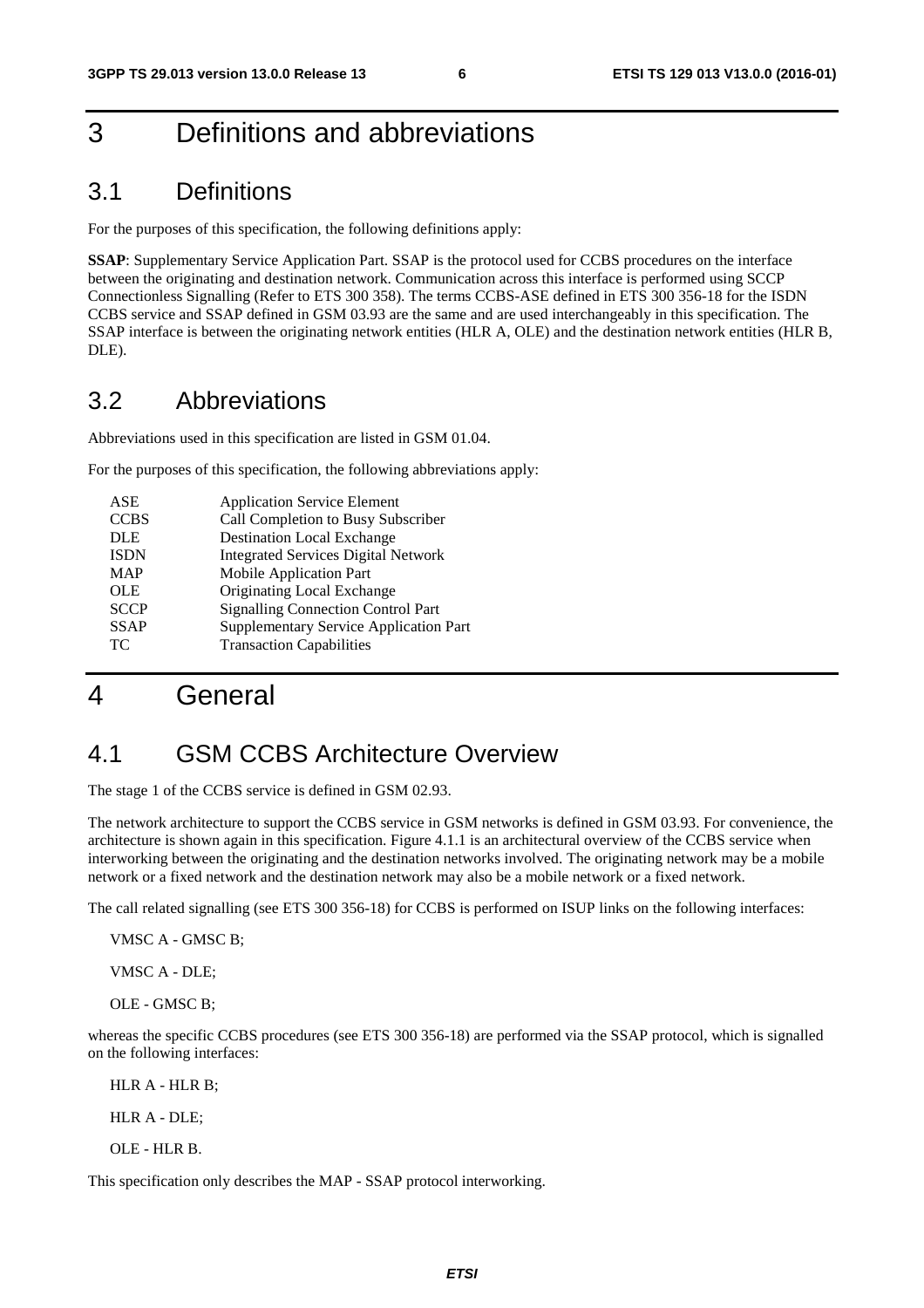

**Figure 4.1: Architectural overview showing common point of interworking** 

## 4.2 GSM CCBS - ISDN CCBS ASE Interworking Overview

The non-call related signalling procedures for CCBS between the originating network and the destination network are defined in ETS 300 356-18 as the ISDN CCBS-ASE. The GSM network also uses these signalling procedures for CCBS without any changes. The ISDN CCBS ASE protocol is supported in GSM networks in the HLR A (originating network) and HLR B (destination network). Therefore no protocol interworking for ISDN CCBS-ASE is needed for the CCBS service between GSM networks and ISDN networks.

In GSM networks, the CCBS functionality is distributed across several network entities (see GSM 03.93) including the HLR, VLR, MSC and the MS. The HLR shall provide any necessary signalling interworking between the MAP protocol for call completion services on the MAP D-interface (between the VLR and the HLR) and ISDN CCBS-ASE protocol between the originating and destination networks.

The MAP protocol for CCBS service is specified in GSM 09.02. The ISDN CCBS-ASE protocol is specified in ETS 300 356-18. This specification clarifies the interworking within the HLR between these protocols.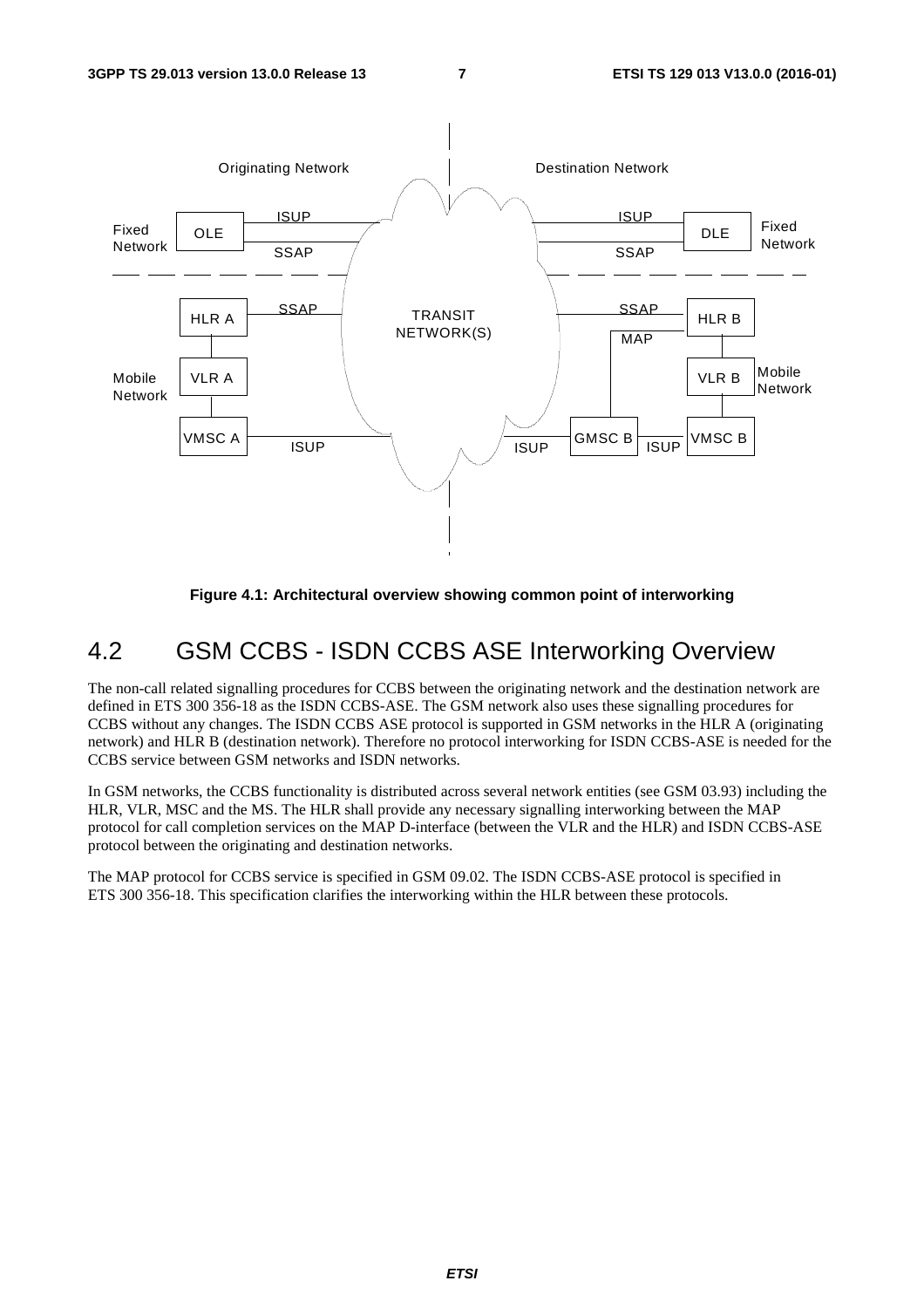## 4.3 Overview on the use of CCBS procedures and parameters values

A GSM subscriber can roam while there is an active CCBS request. The called party address (MSISDN) information is used to initiate a dialogue with the destination network on the SSAP interface. The dialogue on the SSAP interface is opened and maintained while there is an active CCBS request (see ETS 300 356-18). However, the dialogues on the MAP D interface can be closed and reopened as necessary (see GSM 09.02 and GSM 03.93) and use the IMSI information for addressing.

## 4.4 Mapping between MAP and SSAP application layer messages

The mapping of MAP messages on the D interface and SSAP messages between the originating and destination networks is described. The precise coding of these messages is given in GSM 09.02 and ETS 300 356-18.

### 4.4.1 MAP D-interface to SSAP interface mapping in HLR A

#### **Table 4.1: Mapping of GSM 09.02 (MAP) operations to ETS 300 356-18 (SSAP) operations**

| <b>MAP OPERATIONS</b>                      | <b>SSAP OPERATIONS</b>                                                                                         |  |  |
|--------------------------------------------|----------------------------------------------------------------------------------------------------------------|--|--|
| <b>RegisterCCEntry</b>                     | CcbsRequest                                                                                                    |  |  |
| EraseCCEntry/ A GSM 03.93 Event (note 1)   | CcbsCancel                                                                                                     |  |  |
| RemoteUserFree Result/                     | CcbsSuspend                                                                                                    |  |  |
| RemoteUserFree Error/                      |                                                                                                                |  |  |
| A GSM 03.93 Event (note 2)                 |                                                                                                                |  |  |
| StatusReport/                              | CcbsResume                                                                                                     |  |  |
| A GSM 03.93 Event (note 3)                 |                                                                                                                |  |  |
| NOTE 1                                     | This event may be local to HLR A. See GSM 03.93 for a dynamic description of possible events in HLR A          |  |  |
|                                            | leading to a CCBS request being cancelled. The SSAP CcbsCancel operation can include a cause code              |  |  |
|                                            | parameter; this shall be set to the appropriate value corresponding to the actual dynamic event by HLR A (e.g. |  |  |
|                                            | cCBS-T3-Timeout, cCBS-T4-Timeout).                                                                             |  |  |
| NOTE 2                                     | This event may be local to HLR A. See GSM 03.93 for a dynamic description of possible events in HLR A          |  |  |
| leading to a CCBS request being suspended. |                                                                                                                |  |  |
| NOTE 3                                     | This event may be local to HLR A. See GSM 03.93 for a dynamic description of possible events in HLR A          |  |  |
| leading to a CCBS request being resumed.   |                                                                                                                |  |  |

### 4.4.2 SSAP interface to MAP D-interface interface mapping in HLR A

| <b>SSAP OPERATIONS</b>                                                                                                                                                                                                                                                        | <b>MAP OPERATIONS</b>                        |  |
|-------------------------------------------------------------------------------------------------------------------------------------------------------------------------------------------------------------------------------------------------------------------------------|----------------------------------------------|--|
| <b>CcbsRequest Result</b>                                                                                                                                                                                                                                                     | <b>RegisterCCEntry Result</b>                |  |
| <b>CcbsRequest Error</b>                                                                                                                                                                                                                                                      | <b>RegisterCCEntry Error</b>                 |  |
| RemoteUserFree                                                                                                                                                                                                                                                                | RemoteUserFree                               |  |
| CcbsCancel                                                                                                                                                                                                                                                                    | SetReportingState/A GSM 03.93 Event (note 1) |  |
| This event may be local to HLR A. See GSM 03.93 for a dynamic description of possible events in HLR A<br>NOTE 1<br>resulting from a CCBS request being cancelled. The SSAP CcbsCancel operation can include a cause code<br>parameter(e.g. cCBS-T7-Timeout, cCBS-T9-Timeout). |                                              |  |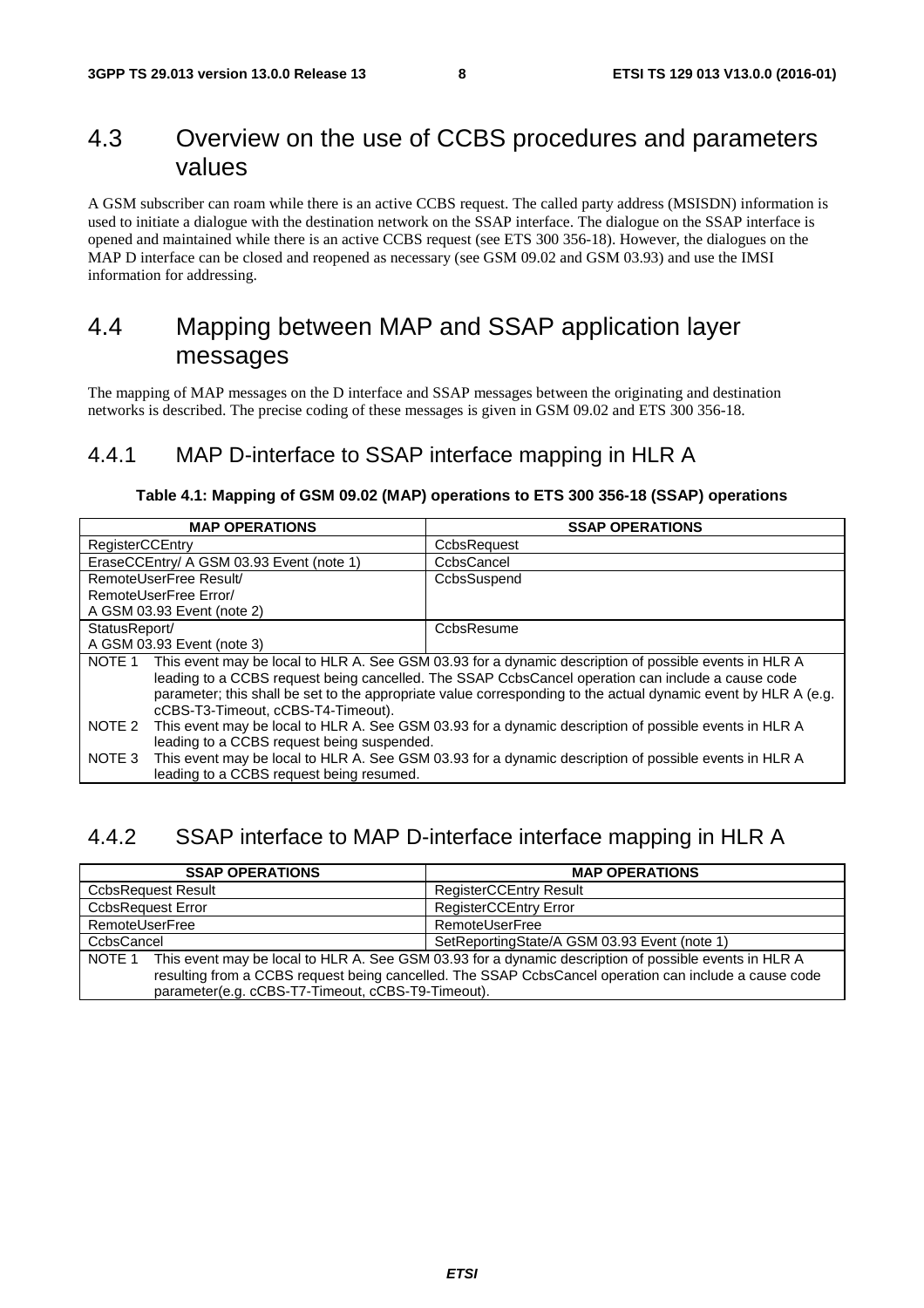## 5 Mapping between MAP message parameters and SSAP message parameters

The mapping between MAP message parameters and SSAP message parameters is described. The precise coding of these messages is given in GSM 09.02 and ETS 300 356-18.

The following messages on the SSAP interface do not contain any parameters:

- RemoteUserFree;
- Suspend;
- Resume.

## 5.1 CCBS Request Invocation



**Figure 5.1: Signalling flow for CCBS Request Invocation**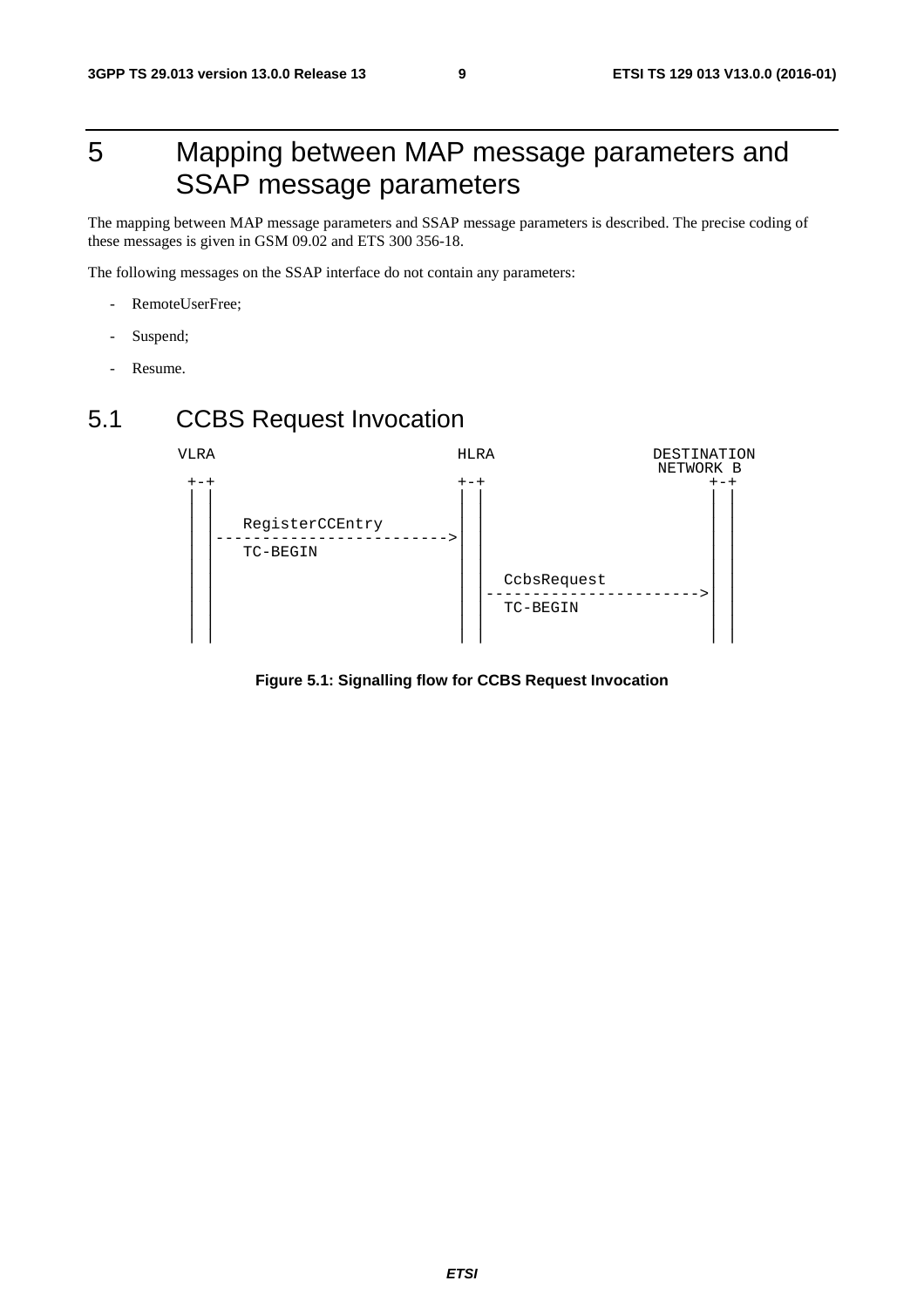|                   | <b>RegisterCCEntry PARAMETERS</b>                                                                                                                                                                         |                                   | <b>CcbsRequest PARAMETERS</b> |
|-------------------|-----------------------------------------------------------------------------------------------------------------------------------------------------------------------------------------------------------|-----------------------------------|-------------------------------|
| ss-Code           |                                                                                                                                                                                                           | not present                       |                               |
| ccbs-Feature      |                                                                                                                                                                                                           |                                   |                               |
|                   | - b-subscriberSubaddress<br>(note 1)                                                                                                                                                                      | accessTransportParameter (note 2) |                               |
|                   | translatedB-Number                                                                                                                                                                                        | calledPartynumber                 | (note 3)                      |
| serviceIndicator  |                                                                                                                                                                                                           | not present                       |                               |
| callInfo          |                                                                                                                                                                                                           | not present                       |                               |
| networkSignalInfo |                                                                                                                                                                                                           |                                   |                               |
|                   | - ISDN BC Tag, Length, Content<br>(note 4)                                                                                                                                                                | userServiceInf                    |                               |
| networkSignalInfo |                                                                                                                                                                                                           |                                   |                               |
|                   | - HLC Tag, Length, Content<br>(note 5)                                                                                                                                                                    | accessTransportParameter (note 2) |                               |
| networkSignalInfo |                                                                                                                                                                                                           |                                   |                               |
|                   | - LLC Tag, Length, Content<br>(note 6)                                                                                                                                                                    | accessTransportParameter (note 2) |                               |
| not present       |                                                                                                                                                                                                           | retainSupported                   | (note 7)                      |
| not present       |                                                                                                                                                                                                           | callingPartyNumber                | (note 8)                      |
| not present       |                                                                                                                                                                                                           | userServiceInfPrime               | (note 9)                      |
| NOTE <sub>1</sub> | CCBS-Feature contains the b-subscriberSubaddress parameter which is the called party subaddress. The                                                                                                      |                                   |                               |
|                   | GSM HLR A shall map the called party subaddress into the accessTransportParameter if received from the                                                                                                    |                                   |                               |
|                   | VLR. The entire called party subaddress information (i.e. called party subaddress IEI, LENGTH and                                                                                                         |                                   |                               |
|                   | CONTENT) is mapped into the accessTransportParameter. See subclause 5.1.1. for details of the required                                                                                                    |                                   |                               |
| NOTE <sub>2</sub> | encoding.<br>The CcbsRequest contains only one accessTransportParameter. This parameter contains information on the                                                                                       |                                   |                               |
|                   | ISDN HLC, LLC and Subaddress.                                                                                                                                                                             |                                   |                               |
| NOTE <sub>3</sub> | The calledParty Number shall be in the international E.164 format.                                                                                                                                        |                                   |                               |
| NOTE 4            |                                                                                                                                                                                                           |                                   |                               |
|                   | The networkSignalInfo contains three information elements ISDN BC, HLC, LLC. The structure of this is<br>defined in GSM 09.02 and the content in GSM 09.07. The ISDN BC information element CONTENT (i.e. |                                   |                               |
|                   | without ISDN BC TAG, LENGTH) is mapped into the userServiceInf parameter.                                                                                                                                 |                                   |                               |
| NOTE <sub>5</sub> | The networkSignalInfo contains three information elements ISDN BC, HLC, LLC. The structure of this is                                                                                                     |                                   |                               |
|                   | defined in GSM 09.02 and the content in GSM 09.07. The entire ISDN HLC information element (i.e. ISDN                                                                                                     |                                   |                               |
|                   | HLC TAG, LENGTH and CONTENT) is mapped into the accessTransportParameter.                                                                                                                                 |                                   |                               |
| NOTE <sub>6</sub> | The networkSignalInfo contains three information elements ISDN BC, HLC, LLC. The structure of this is                                                                                                     |                                   |                               |
|                   | defined in GSM 09.02 and the content in GSM 09.07. The entire ISDN LLC information element (i.e. ISDN                                                                                                     |                                   |                               |
|                   | LLC TAG, LENGTH and CONTENT) is mapped into the accessTransportParameter.                                                                                                                                 |                                   |                               |
| NOTE <sub>7</sub> | This information is local to the HLR A. This information element shall be coded by HLR A to reflect whether it                                                                                            |                                   |                               |
|                   | supports CCBS Retention capability.                                                                                                                                                                       |                                   |                               |
| NOTE 8            | This information is local to HLR A. The HLR A provides callingPartyNumber if CLIR was not invoked (See the                                                                                                |                                   |                               |
|                   | serviceIndicator parameter in GSM 09.02 and GSM 03.93). If sent, the A subscriber"s identity shall be the<br>Basic MSISDN (i.e. the main MSISDN) and shall be in the international E.164 format.          |                                   |                               |
|                   |                                                                                                                                                                                                           |                                   |                               |
| NOTE <sub>9</sub> | The GSM HLR A shall not send the userServiceInfPrime                                                                                                                                                      |                                   |                               |

#### **Table 5.1: Mapping of CCBS Request Invocation parameters**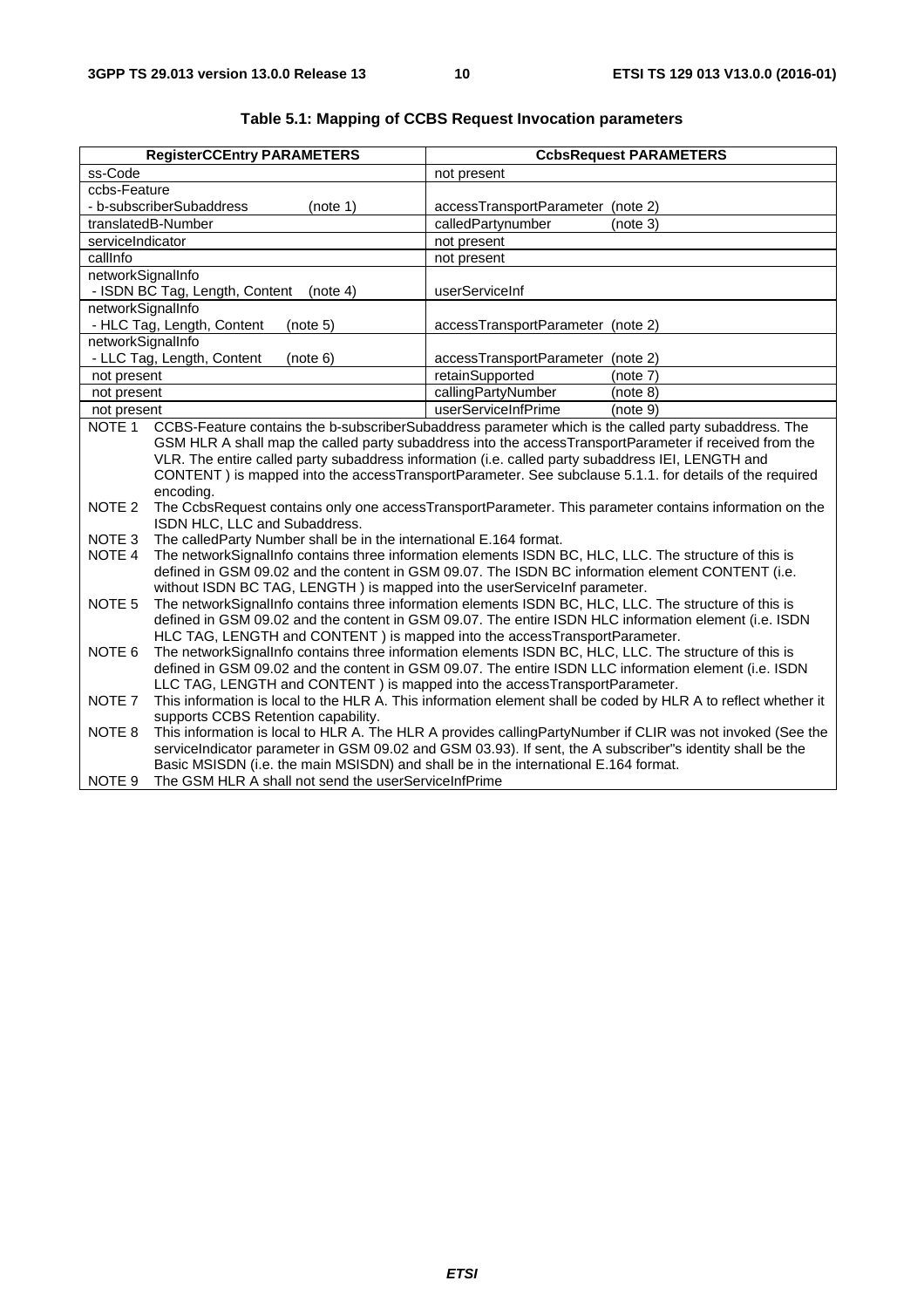## 5.1.1 Encoding of called party subaddress information

The CCBS-Feature parameter is received from the VLR and it may include the b-subscriberSubaddress parameter as defined in GSM 09.02. The Called Party Subaddress information requires additional processing in HLR to ensure correct encoding of this information on the SSAP interface. The HLR shall add two octets to the ISDN-SubaddressString received from the VLR as indicated in figure 5.2.



- NOTE 1 Called Party Subaddress Information Element Identifier (IEI) is defined by ETS 300 102-1. Its value is "01110001". This information is not sent from the VLR and has to be derived locally in the HLR for interworking purposes.
- NOTE 2 This information has to be derived locally in the HLR for interworking purposes.
- NOTE 3 This information is sent by the VLR. The ISDN-SubaddressString contents is defined in GSM 09.02.

#### **Figure 5.2: Encoding of Called Party Subaddress information**

## 5.2 CCBS Request Result



#### **Figure 5.3: Signalling flow for CCBS Request Result**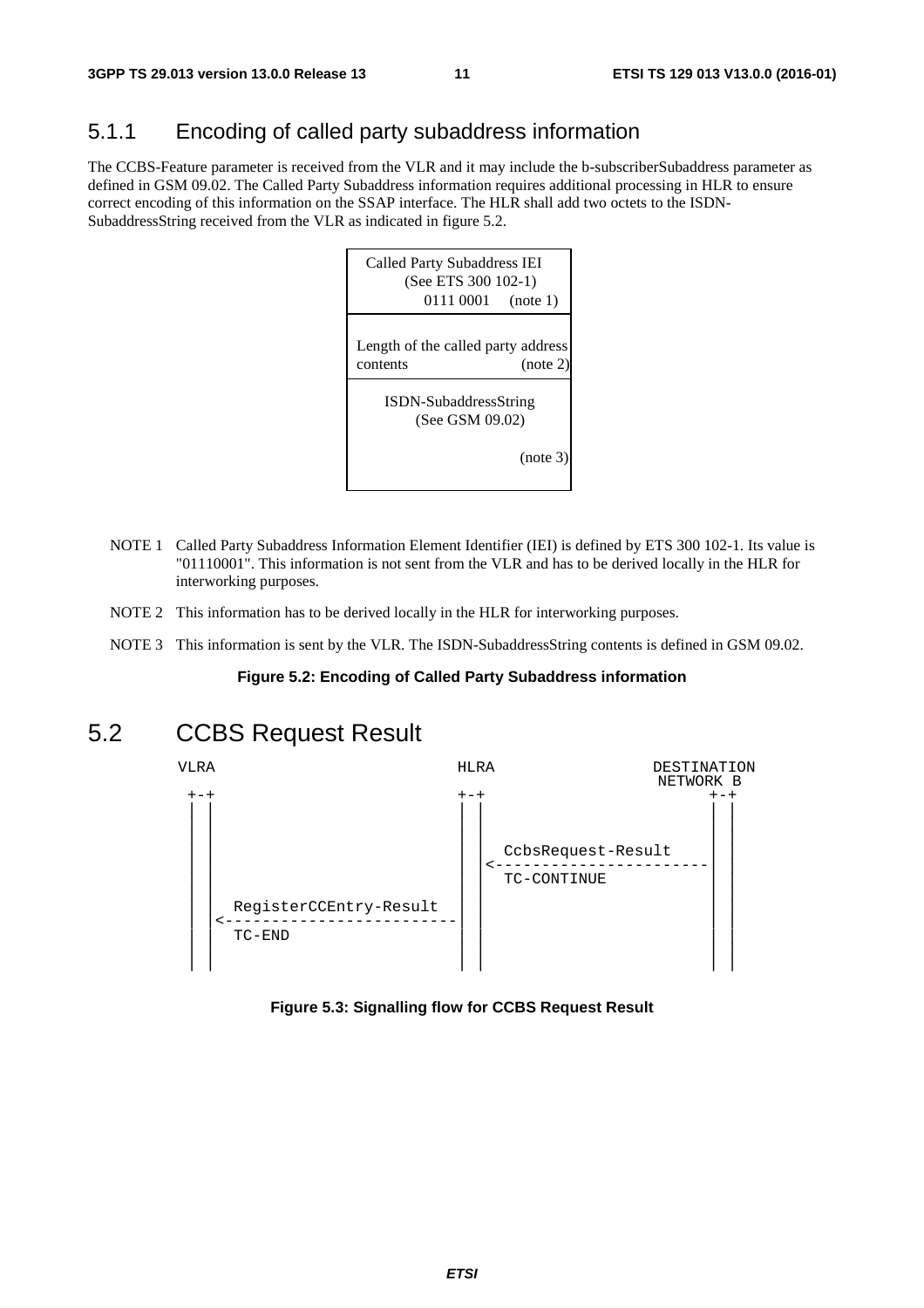|             | <b>CcbsRequest Result PARAMETERS</b>                                                                           | <b>RegisterCCEntry_Result PARAMETERS</b>                                                           |
|-------------|----------------------------------------------------------------------------------------------------------------|----------------------------------------------------------------------------------------------------|
|             | retainSupported (note 1)                                                                                       | not present                                                                                        |
| not present |                                                                                                                | ccbs-Feature (note 2)                                                                              |
|             | NOTE 1 This information is associated with each CCBS Request and indicates whether CCBS Retention is supported |                                                                                                    |
|             | by the destination B network (see GSM 03.93).                                                                  |                                                                                                    |
| NOTE 2      | This information is local to the HLR A. Some of information contained in ccbs-Feature (e.g. ccbs-index) is     |                                                                                                    |
|             |                                                                                                                | allocated by the HLR A. The ccbs-Feature information is sent to the MS (see GSM 03.93, GSM 04.93). |

#### **Table 5.2: Mapping of CCBS Request Result parameters**

## 5.3 CCBS Request Error



#### **Figure 5.4: Signalling flow for CCBS Request Error**

| <b>CcbsRequest_Error PARAMETERS</b>                        | <b>RegisterCCEntry_Error PARAMETERS</b>                                                                  |  |
|------------------------------------------------------------|----------------------------------------------------------------------------------------------------------|--|
| shortTermDenial/longTermDenial (note 1)                    | shortTermDenial/longTermDenial (note 2)                                                                  |  |
| NOTE 1 For coding of these User Errors see ETS 300 356-18. |                                                                                                          |  |
|                                                            | NOTE 2 For coding of these User Errors see GSM 09.02. This information is sent to the MS (see GSM 04.93, |  |
| GSM 04.80).                                                |                                                                                                          |  |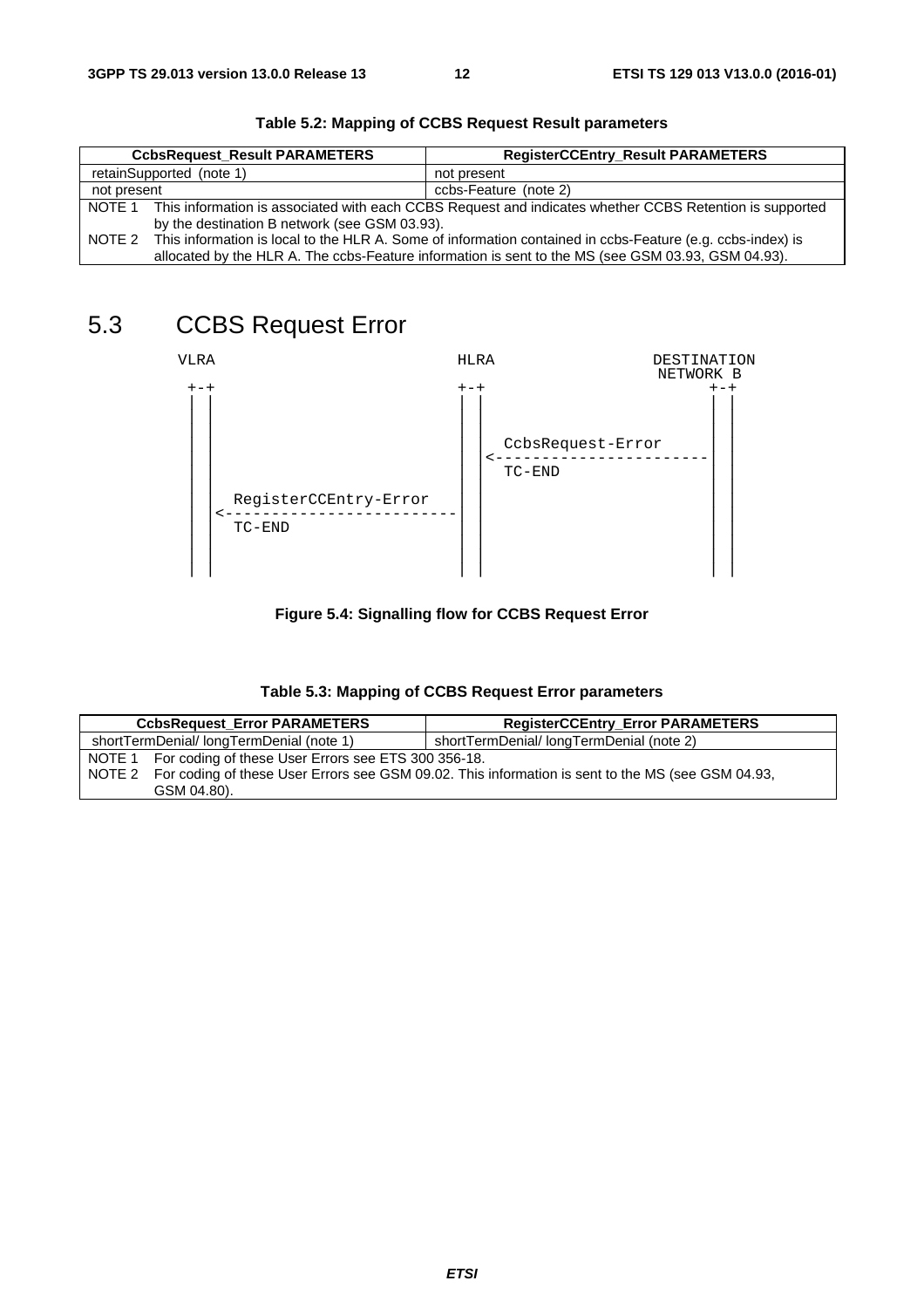## 6 Dialogue handling on the SSAP interface

The dialogue handling on the SSAP interface and the mapping between the corresponding TC transaction sublayer messages on the MAP D and SSAP interfaces is described. The diagrams show the general principle of dialogue handling. Specific message flows depend on the dynamics of the application in the network elements, see GSM 03.93 and GSM 09.02.

## 6.1 Dialogue Beginning

#### 6.1.1 CCBS Request Invocation



#### **Figure 6.1: Signalling flow for CCBS REQUEST INVOCATION**

The CCBS Request invocation is carried by TC-BEGIN. The SCCP addressing parameters on the SSAP interface shall be as shown in table 7.1.

### 6.2 Dialogue Continuation

#### 6.2.1 CCBS Request Result



**Figure 6.2: Signalling flow for CCBS Request Result** 

The CCBS Request Result is carried by TC-CONTINUE. The SCCP addressing parameters on the SSAP interface shall be as shown in table 7.3.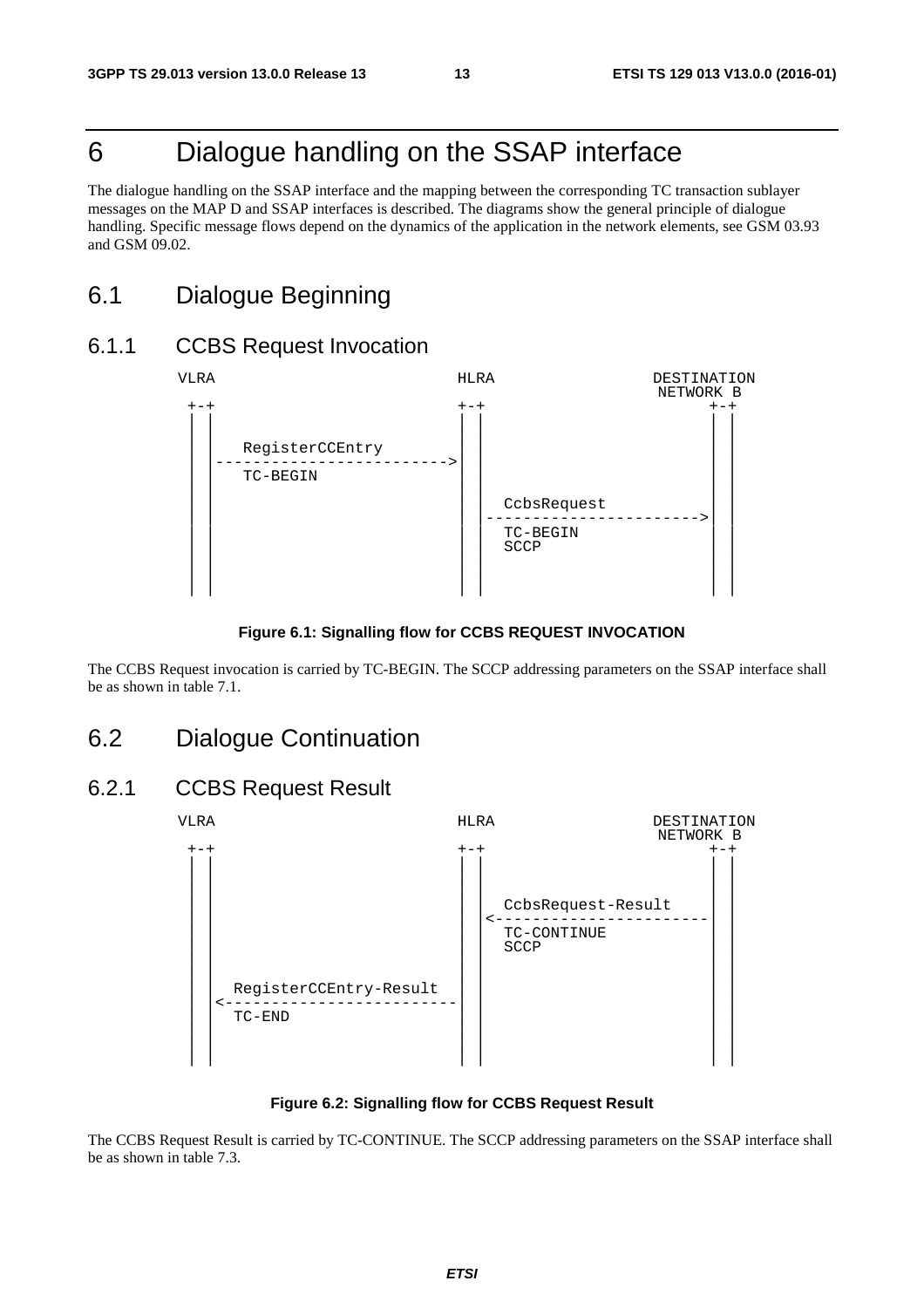### 6.2.2 CCBS Remote User Free Invocation



**Figure 6.3: Signalling flow for Remote User Free Invocation** 

The CCBS Remote User Free Invocation is carried by TC-CONTINUE. The SCCP addressing parameters on the SSAP interface shall be as shown in table 7.3.

## 6.2.3 CCBS Suspend Invocation



NOTE 1 For conditions leading to a request being suspended, see GSM 03.93

#### **Figure 6.4: Signalling flow for CCBS Suspend Invocation (RemoteUserFree\_Result)**





**Figure 6.5: Signalling flow for CCBS Suspend Invocation (RemoteUserFree\_Error)**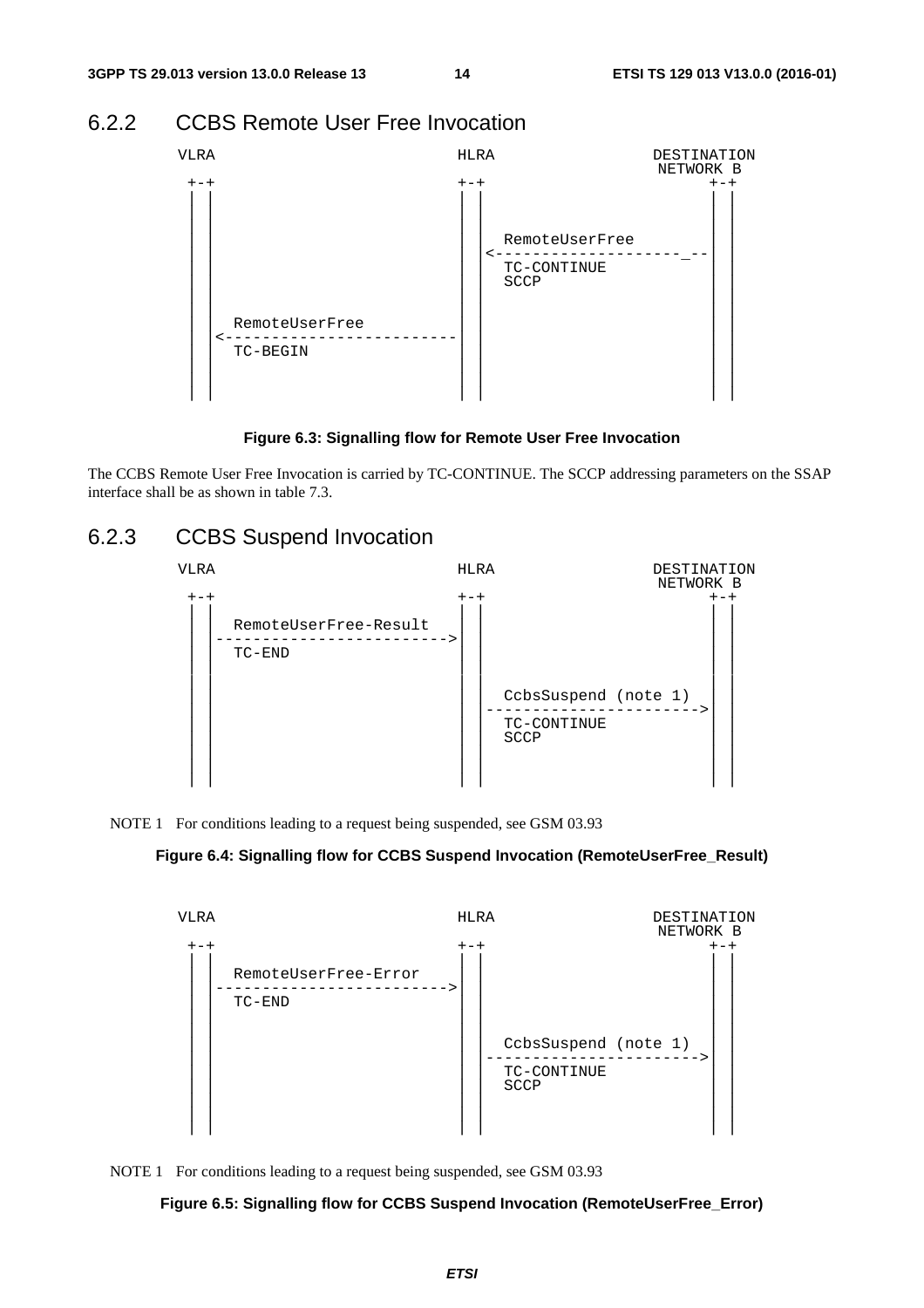#### **3GPP TS 29.013 version 13.0.0 Release 13 15 ETSI TS 129 013 V13.0.0 (2016-01)**

The CCBS Suspend Invocation is carried by TC-CONTINUE. The SCCP addressing parameters on the SSAP interface shall be as shown in table 7.2

## 6.2.4 CCBS Resume Invocation



NOTE 1 For conditions leading to a request being resumed, see GSM 03.93

#### **Figure 6.6: Signalling flow for CCBS Resume Invocation**

The CCBS Resume Invocation is carried by TC-CONTINUE. The SCCP addressing parameters on the SSAP interface shall be as shown in table 7.2.

## 6.3 Dialogue End

### 6.3.1 Normal dialogue end



NOTE 1 If the monitoring function is active in VLR A and all outstanding CCBS Requests have been deactivated, the HLR A sends SetReportingState to deactivate the monitoring function (see GSM 03.93).

#### **Figure 6.7: Signalling flow for normal dialogue end**

The normal ending of CCBS dialogue from the B-side is carried by TC-END. The SCCP addressing parameters on the SSAP interface shall be as shown in table 7.3.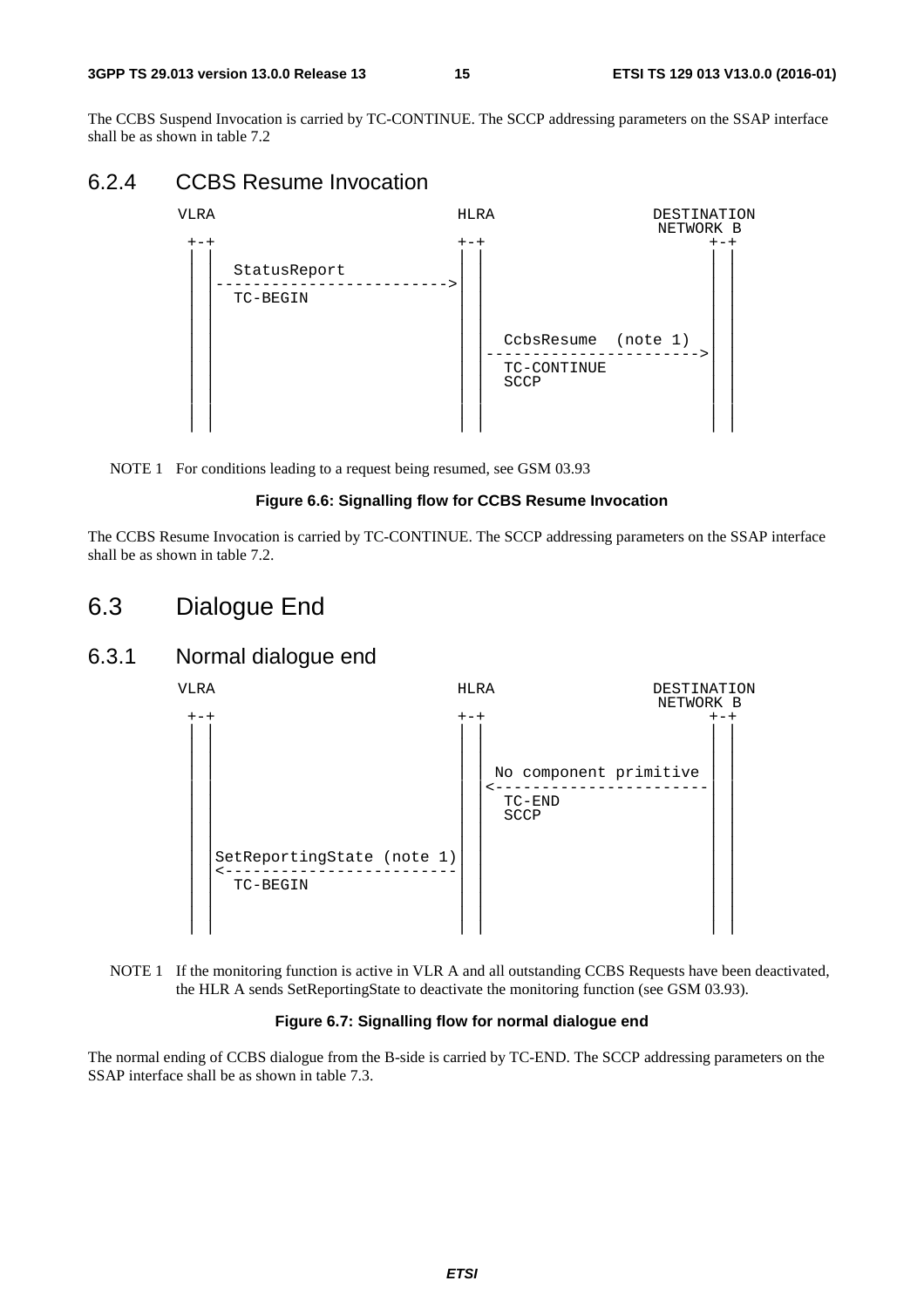### 6.3.2 CCBS Cancel Invocation (from A-side)



NOTE 1 Where all outstanding CCBS Requests have been deactivated, CCBS Cancel is sent to each corresponding Destination Network B with the appropriate Destination Network B E.164 Called Party Address (see GSM 03.93, GSM 04.93).

#### **Figure 6.8: Signalling flow for CCBS Cancel Invocation (from A-side)**

The CCBS Cancel Invocation from the A-side is carried by TC-END. The SCCP addressing parameters on the SSAP interface shall be as shown in table 7.2.

#### 6.3.3 CCBS Cancel Invocation (from B-side)



NOTE 1: If the monitoring function is active in VLR A and all outstanding CCBS Requests have been deactivated, the HLR A sends SetReportingState to deactivate the monitoring function (see GSM 03.93).

#### **Figure 6.9: Signalling flow for CCBS Cancel Invocation (from B-side)**

The CCBS Cancel Invocation from the B-side is carried by TC-END. The SCCP addressing parameters on the SSAP interface shall be as shown in table 7.3.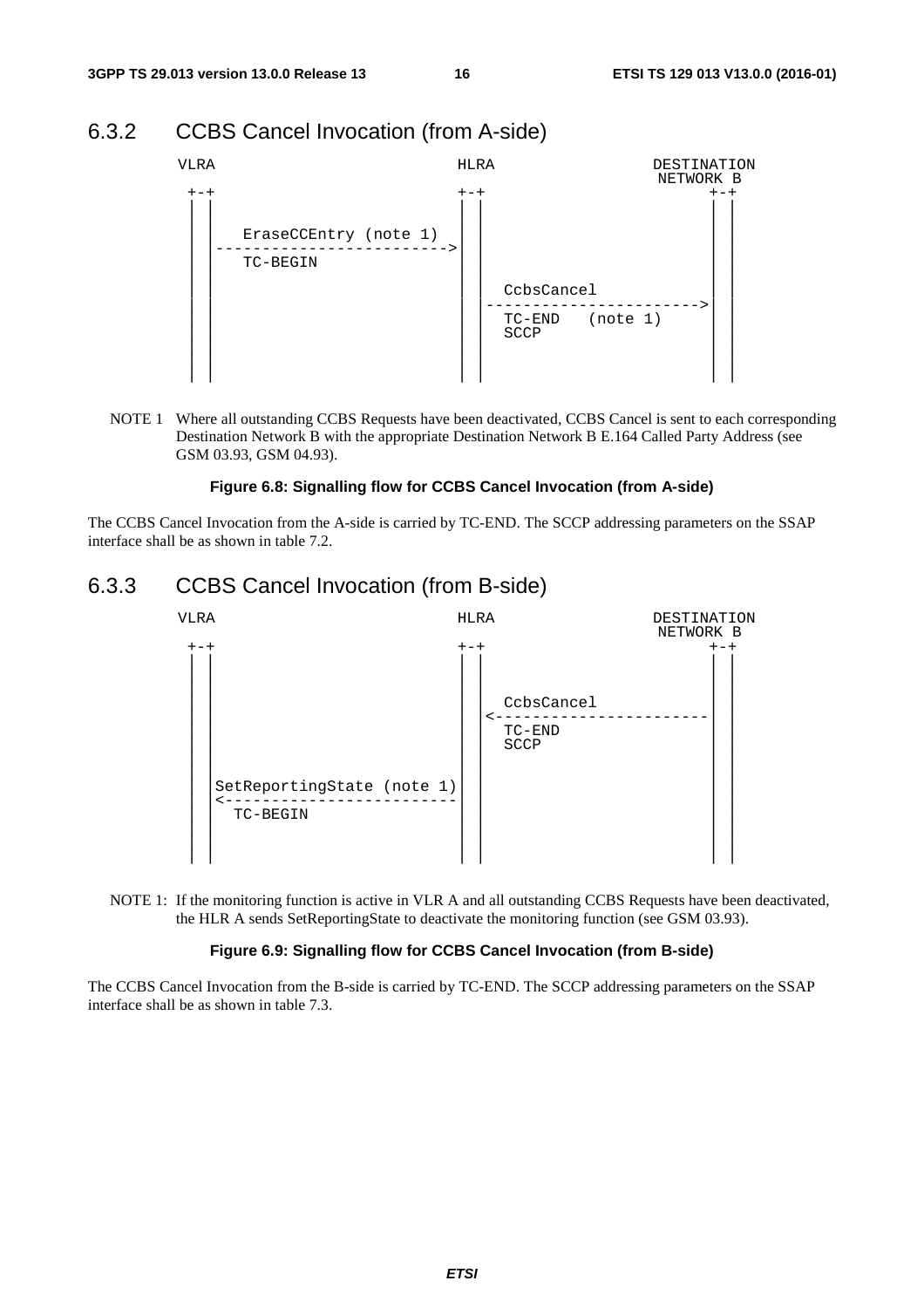## 6.3.4 CCBS Request Error



**Figure 6.10: Signalling flow for CCBS Request Error** 

The CCBS Request Error is carried by TC-END. The SCCP addressing parameters on the SSAP interface shall be as shown in table 7.3.

## 7 Addressing of SCCP layer messages on the SSAP interface

The SCCP layer addressing for messages on the SSAP interface is described.

## 7.1 Use of SCCP

Clarifications and restrictions on the use and coding of the main SCCP parameters impacted by CCBS on the SSAP interface are indicated. See ETS 300 356-18 and the associated references for the full specification on the use of SCCP on the SSAP interface. The SCCP routeing on the SSAP interface shall be based on the Global Title (GT) translation mechanism as for routeing on the international interface. GT addressing shall be used for inter and intra PLMN signalling. This allows any impact of other network features e.g. Mobile Number Portability to be minimised.

## 7.2 Addressing of messages at the originating PLMN

### 7.2.1 TC-BEGIN message from the originating network HLR

The relevant SCCP parameters in the first message from the HLR A transporting TC-BEGIN are shown in table 7.1. All other SCCP parameters shall be as indicated in ETS 300 356-18.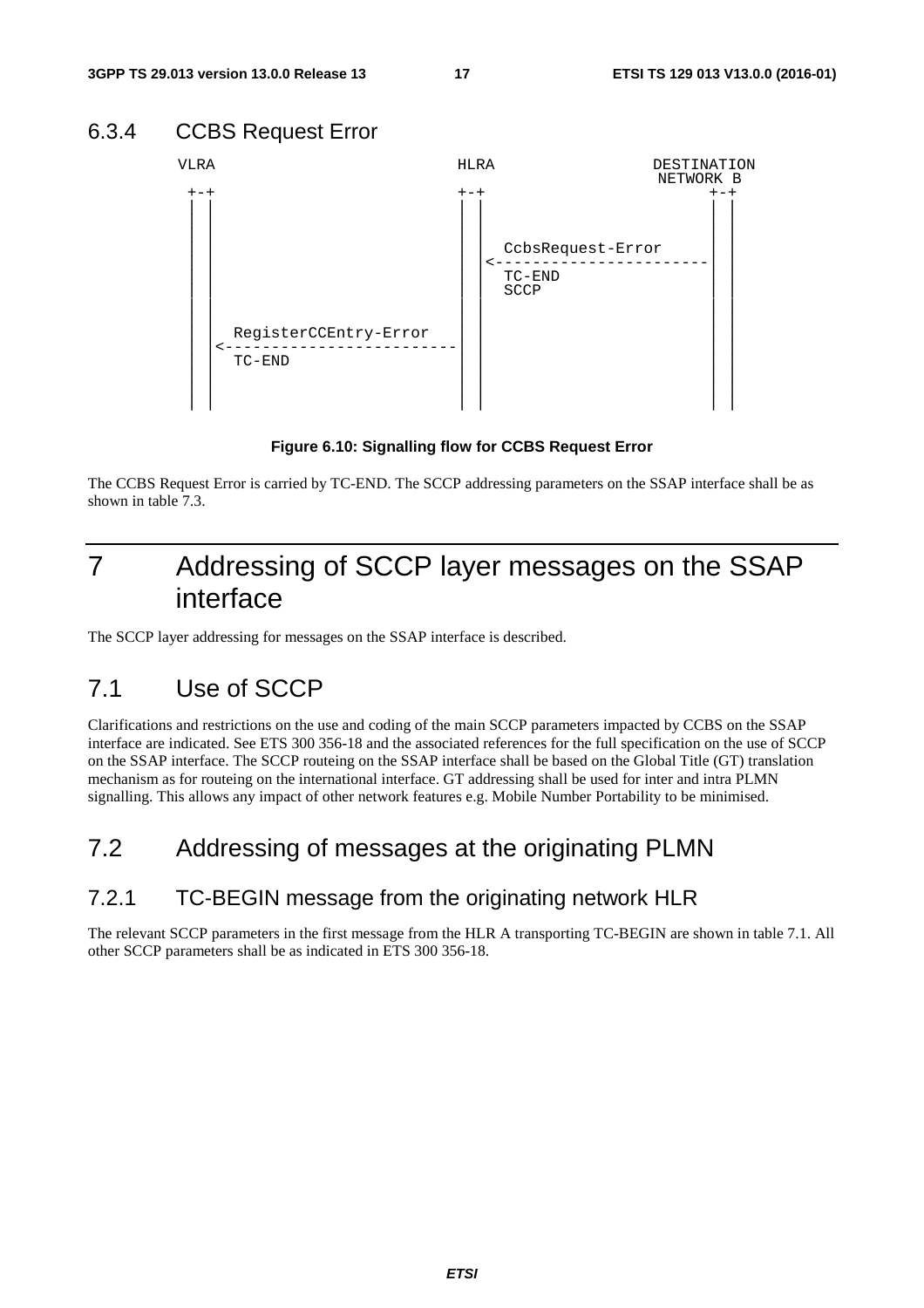| <b>SCCP PARAMETERS for the message</b><br>transporting TC-BEGIN | <b>PARAMETER VALUE</b>                                                                                                                                                                                                                                                    |
|-----------------------------------------------------------------|---------------------------------------------------------------------------------------------------------------------------------------------------------------------------------------------------------------------------------------------------------------------------|
| <b>CdPA-Called Party Address</b>                                | E.164 number of the Called Party. This may be in either international<br>or national E.164 format, see subclause 7.4.1. It is derived from the<br>translatedB-Number parameter which is available from the CCBS<br>application in HLRA, see RegisterCCEntry in GSM 09.02. |
| CgPA-Calling Party Address                                      | E.164 number of HLR A. This may be in either international or<br>national E.164 format, see subclause 7.4.1.                                                                                                                                                              |
| SSN- Subsystem Number                                           | 0000 1011<br>(See ETS 300 356-18)                                                                                                                                                                                                                                         |
| TT-Translation Type                                             | 0001 0001<br>(See ETS 300 356-18)                                                                                                                                                                                                                                         |
| <b>Other SCCP Parameters</b>                                    | See ETS 300 356-18                                                                                                                                                                                                                                                        |

**Table 7.1: SCCP parameters used by HLR A for TC-BEGIN** 

### 7.2.2 TC-CONTINUE, TC-END messages from the originating network **HLR**

The relevant SCCP parameters in the subsequent messages from the HLR A transporting TC-CONTINUE and TC-END are shown in table 7.2. All other SCCP parameters shall be as indicated in ETS 300 356-18.

| Table 7.2: SCCP parameters used by HLR A for TC-CONTINUE, TC-END |  |  |  |
|------------------------------------------------------------------|--|--|--|
|------------------------------------------------------------------|--|--|--|

| <b>SCCP PARAMETERS for the message</b><br>transporting TC-CONTINUE, TC-END      | <b>PARAMETER VALUE</b>                                                                                                                                                                      |  |
|---------------------------------------------------------------------------------|---------------------------------------------------------------------------------------------------------------------------------------------------------------------------------------------|--|
| <b>CdPA-Called Party Address</b>                                                | The Called Party Address is the E.164 address of the calling entity in<br>the destination network that was received in the first response<br>message from the destination network (note 1). |  |
| CgPA-Calling Party Address                                                      | E.164 number of HLR A. This may be in either international or<br>national E.164 format as used in the message transporting TC-<br>BEGIN, see subclause 7.4.1.                               |  |
| <b>SSN- Subsystem Number</b>                                                    | 0000 1011<br>(See ETS 300 356-18)                                                                                                                                                           |  |
| TT-Translation Type                                                             | 0001 0001<br>(See ETS 300 356-18)                                                                                                                                                           |  |
| <b>Other SCCP Parameters</b>                                                    | See ETS 300 356-18                                                                                                                                                                          |  |
| NOTE 1 If the destination network is a GSM PLMN, this is E.164 number of HLR B. |                                                                                                                                                                                             |  |

## 7.3 Addressing of messages at the destination PLMN

### 7.3.1 TC-CONTINUE, TC-END messages from the destination network HLR

The relevant SCCP parameters in the first and subsequent messages from the HLR B transporting TC-CONTINUE and TC-END are shown in table 7.3. All other SCCP parameters shall be as indicated in ETS 300 356-18.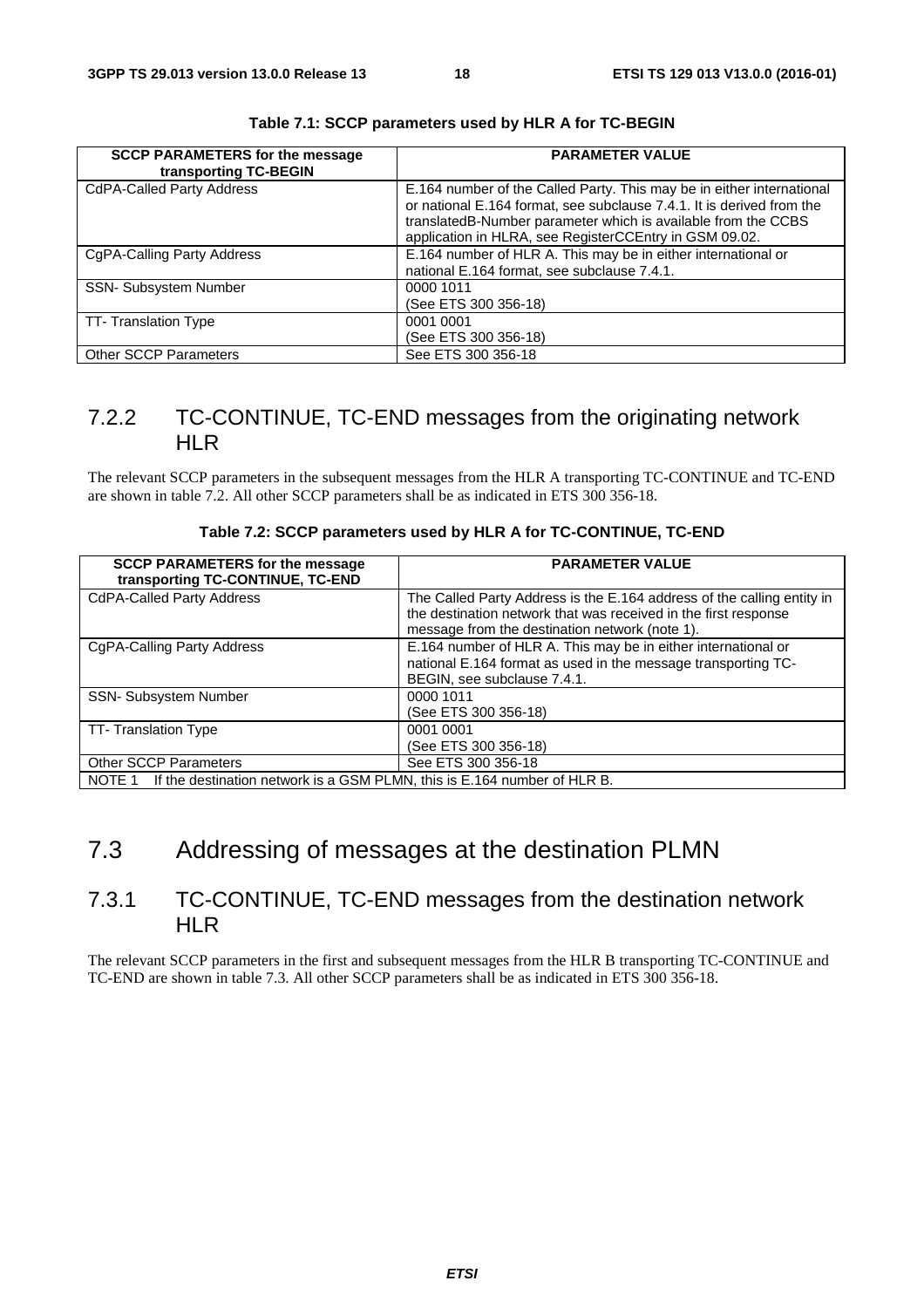| <b>SCCP PARAMETERS for the message</b><br>transporting TC-CONTINUE, TC-END                                                                                                                      | <b>PARAMETER VALUE</b>                                                                                                                                                                                   |  |
|-------------------------------------------------------------------------------------------------------------------------------------------------------------------------------------------------|----------------------------------------------------------------------------------------------------------------------------------------------------------------------------------------------------------|--|
| <b>CdPA-Called Party Address</b>                                                                                                                                                                | The Called Party Address is the E.164 address of the calling entity in<br>the originating network that was received in the first message<br>transporting TC-BEGIN from the originating network (note 1). |  |
| CgPA-Calling Party Address                                                                                                                                                                      | E.164 number of HLR B. This may be in either international or<br>national E.164 format, see subclause 7.4.2 (note 2)                                                                                     |  |
| <b>SSN- Subsystem Number</b>                                                                                                                                                                    | 0000 1011<br>(See ETS 300 356-18)                                                                                                                                                                        |  |
| TT-Translation Type                                                                                                                                                                             | 0001 0001<br>(See ETS 300 356-18)                                                                                                                                                                        |  |
| <b>Other SCCP Parameters</b>                                                                                                                                                                    | See ETS 300 356-18                                                                                                                                                                                       |  |
| NOTE 1 If the originating network is a GSM PLMN, this is E.164 number of HLR A.<br>NOTE 2 The E.164 number of HLRB is used as this allows any impact of other network features to be minimised. |                                                                                                                                                                                                          |  |

**Table 7.3: SCCP parameters for TC-CONTINUE, TC-END used by HLR B** 

## 7.4 Number formats of the SCCP address parameters

The Called and Calling Party Address information in SCCP should be in international E.164 format. Optionally national format E.164 addresses may be used in SCCP for routeing of national traffic. For this, the HLR has to modify the addresses which are in international E.164 format to a national E.164 format. If a national format E.164 option is used, all involved network nodes in a given country (i.e. the originating network, any transit networks and the destination network) need support that option. As negotiation is not possible, the option selected by the originating network shall determine the addressing used for all messages which are a part of a single dialogue.

### 7.4.1 Originating PLMN

The Called and Calling Party Address information in SCCP should be in international E.164 format.

The originating network HLR A may use the SCCP Called Party Address in national E.164 format if the called destination (as indicated by the translatedB-number) is in the same country as HLR A.

The originating network HLR A may use the SCCP Calling Party Address in national E.164 format if the called destination (as indicated by the translatedB-number) is in the same country as HLR A.

The originating network HLR A shall ensure that the SCCP Called and Calling Party Addresses are either both in international format or national format.

## 7.4.2 Destination PLMN

The Called and Calling Party Address information in SCCP should be in international E.164 format.

The destination network HLR B may use the SCCP Called Party Address in national E.164 format if the originating network is in the same country as HLR B.

The destination network HLR B may use the SCCP Calling Party Address in national E.164 format if the originating network is in the same country as HLR B.

The destination network HLR B shall ensure that the SCCP Called and Calling Party Addresses are either both in international format or national format.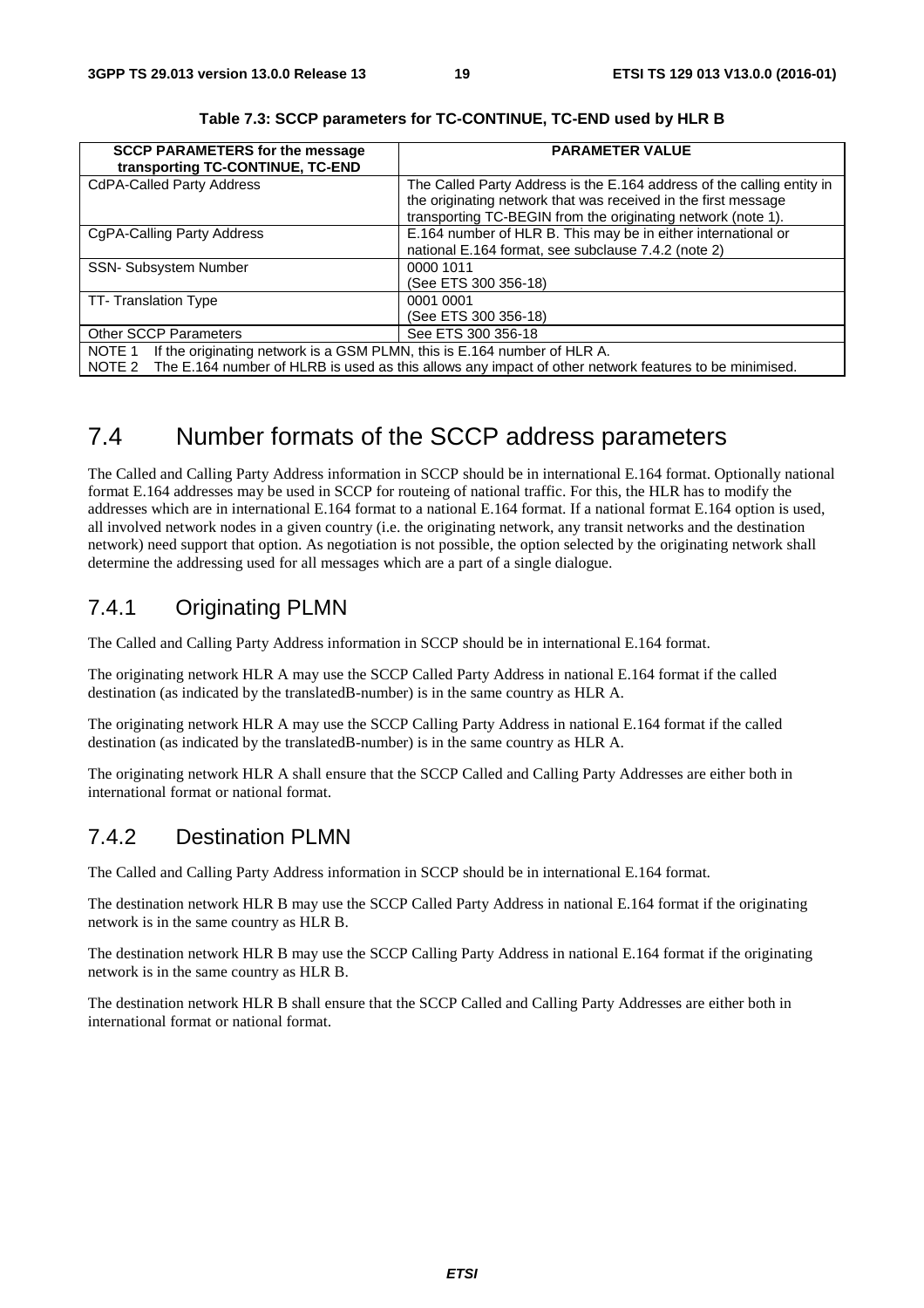## Annex A (informative): Change history

| <b>TSG SA#</b> | <b>Spec</b> | Versi      | <b>CR</b> | <phase></phase> | <b>New Version</b> | <b>Subject/Comment</b>         |
|----------------|-------------|------------|-----------|-----------------|--------------------|--------------------------------|
| <b>CN#04</b>   | 29.013      | on         |           | R99             | 3.0.0              | Approved at CN#04              |
| <b>CN#11</b>   |             |            |           |                 |                    |                                |
|                | 29.013      | 3.0.0      |           | Rel-4           | 4.0.0              | Approved at CN#11              |
| CN#16          | 29.013      | 4.0.0      |           | Rel-4           | 4.0.1              | References updated             |
| CN#16          | 29.013      | 4.0.1      |           | Rel-5           | 5.0.0              | Rel-5 created after CN#16      |
| <b>CN#26</b>   | 29.013      | 5.0.0      |           | Rel-6           | 6.0.0              | Rel-6 created after CN#26      |
| CT#36          | 29.013      | 6.0.0      |           | Rel-7           | 7.0.0              | Upgraded unchanged from Rel-6  |
| CT#42          | 29.013      | 7.0.0      |           | Rel-8           | 8.0.0              | Upgraded unchanged from Rel-7  |
| CT#46          | 29.013      | 8.0.0      | 0006      | Rel-8           | 8.1.0              | ISDN BC mapping                |
| CT#46          | 29.013      | 8.1.0      |           | Rel-9           | 9.0.0              | Upgraded unchanged from Rel-8  |
| 2011-03        | 29.013      | 9.0.0      |           | Rel-10          | 10.0.0             | Update to Rel-10 version (MCC) |
| 2012-09        | 29.013      | $10.0.0 -$ |           | Rel-11          | 11.0.0             | Update to Rel-11 version (MCC) |
| 2014-09        | 29.013      | $11.0.0 -$ |           | <b>Rel-12</b>   | 12.0.0             | Update to Rel-12 version (MCC) |
| 2015-12        | 29.013      | $12.0.0$ - |           | Rel-13          | 13.0.0             | Update to Rel-13 version (MCC) |